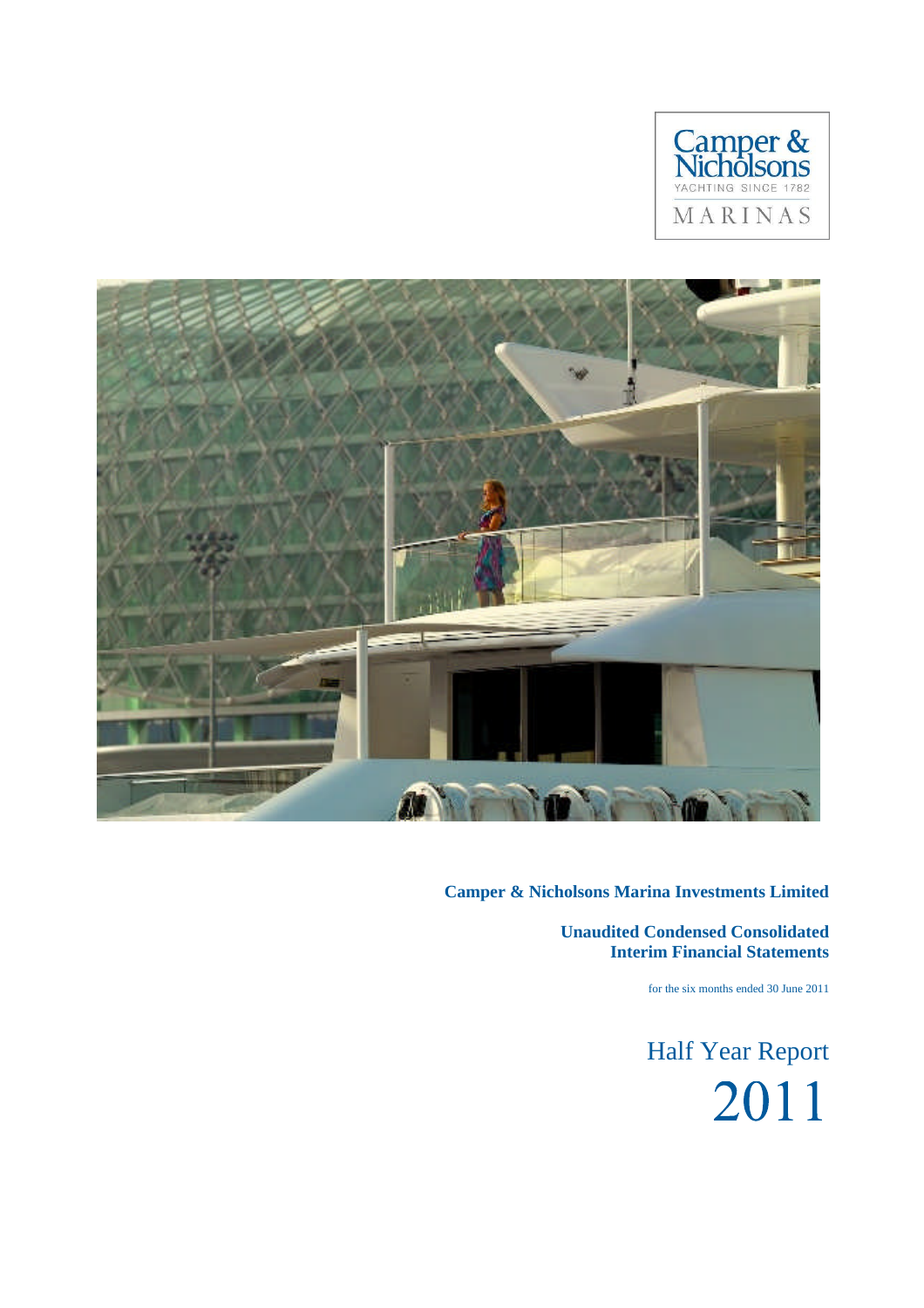# **Index**

|                                                                            | Page           |
|----------------------------------------------------------------------------|----------------|
| Chairman's statement                                                       | $\overline{2}$ |
| <b>Business Review</b>                                                     | 4              |
| <b>General Information</b>                                                 | 12             |
| Independent review report                                                  | 13             |
| Unaudited Condensed Consolidated Statement of Comprehensive Income         | 14             |
| Unaudited Condensed Consolidated Statement of Changes in Equity            | 15             |
| Unaudited Condensed Consolidated Statement of Financial Position           | 16             |
| Unaudited Condensed Consolidated Statement of Cash Flows                   | 17             |
| Notes to the Unaudited Condensed Consolidated Interim Financial Statements | 18             |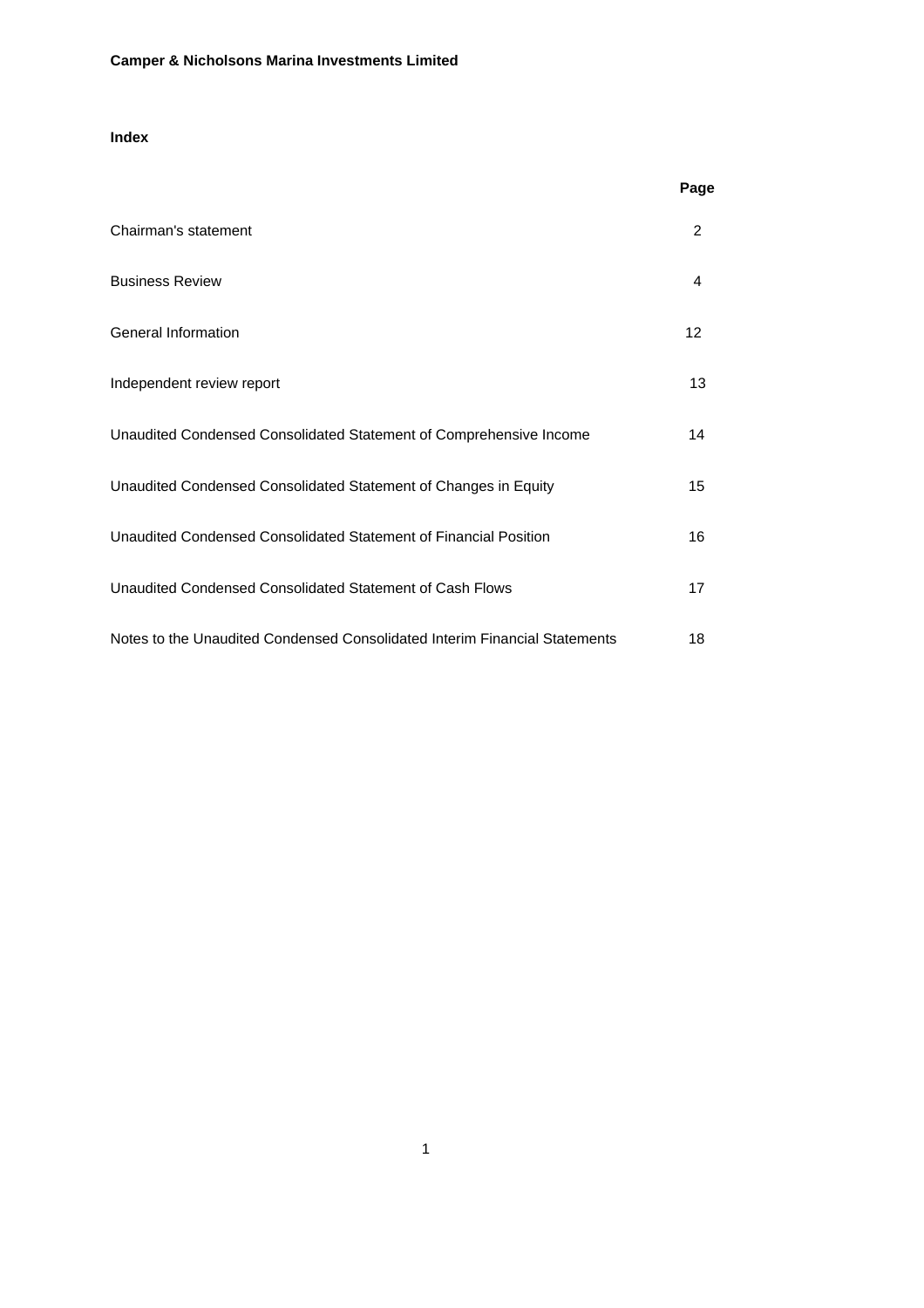## **CHAIRMAN'S STATEMENT**

The recently announced Strategic Partnership with First Eastern will give us the opportunity to put the Company on a sound basis to move forward. It will strengthen the balance sheet and, through our newly formed Hong Kong joint venture will give us access to China, the world's fastest growing marina market.

For the last three years we have been carrying the costs necessary for the successful completion of the development programme for our three marinas, which are now fully operational with improving levels of business along with the development of our portfolio of Third Party management businesses.

Looking forward, as a consequence of the strategic partnership entered into with First Eastern we will now have access to China through Camper & Nicholsons First Eastern our Hong Kong joint venture company. Along with CNMI's strengthened balance sheet we will now be able to:-

- Jointly finance with First Eastern a Hong Kong joint venture company (Camper & Nicholsons First Eastern Limited) to realise the growth opportunities in China, one of the world's fastest growing marina markets
- Having completed the development programme with our existing businesses the management has now a cost reduction programme underway along with streamlining the management structure which will make an important contribution to the results in 2012.

To report on our 3 marinas and the Third Party Business:

## GHM

- Improved trading with revenues of €1.7 million (2010: €1.1 million) and EBITDA of €0.4 million (2010: €Nil) after costs of €0.1 million relating to the Cesme acquisition
- Completed 1 long term berth licence generating revenues of €0.4 million (2010: Nil)
- Used €4.4 million of Bond proceeds raised in 2010 to acquire 45% equity interest in IC Cesme Marina
- €3.4 million cash remains available for investment

## Cesme

- Improved trading with revenues of €1.0 million (2010: Nil) and EBITDA loss of €0.2 million (2010: €0.5 million loss). The improving trend saw revenues of €0.7m achieved in the second quarter with a small EBITDA profit achieved in that period
- 273 of the marina's 373 berths let on annual and seasonal contracts
- Retail village units, which are 100% let, have shown continued positive performance
- Increasing awareness outside Turkey of the attractions of the Izmir/Cesme region

### Port Louis

- Revenues from berthing, utilities and landside increased to €0.7 million (2010: €0.4 million). No revenues from long term berth licences in the period (2010: €0.4 million from 3 long term berth licences). EBITDA breakeven (2010: €0.1 million loss)
- Increasing levels of visitor and annual contract revenues as awareness of Port Louis facilities grows
- Successful hosting of Grenada Sailing Festival, Oyster Regatta and the World ARC

### Third Party Marina Service Agreements

- External revenues of €0.3 million (2010: €0.1 million)
- Signed 10 year contract to manage and operate the Yas Marina on Yas Island, Abu Dhabi. The marina is at the heart of the Yas Marina Circuit, home to the Formula 1™ Etihad Airways Abu Dhabi Grand Prix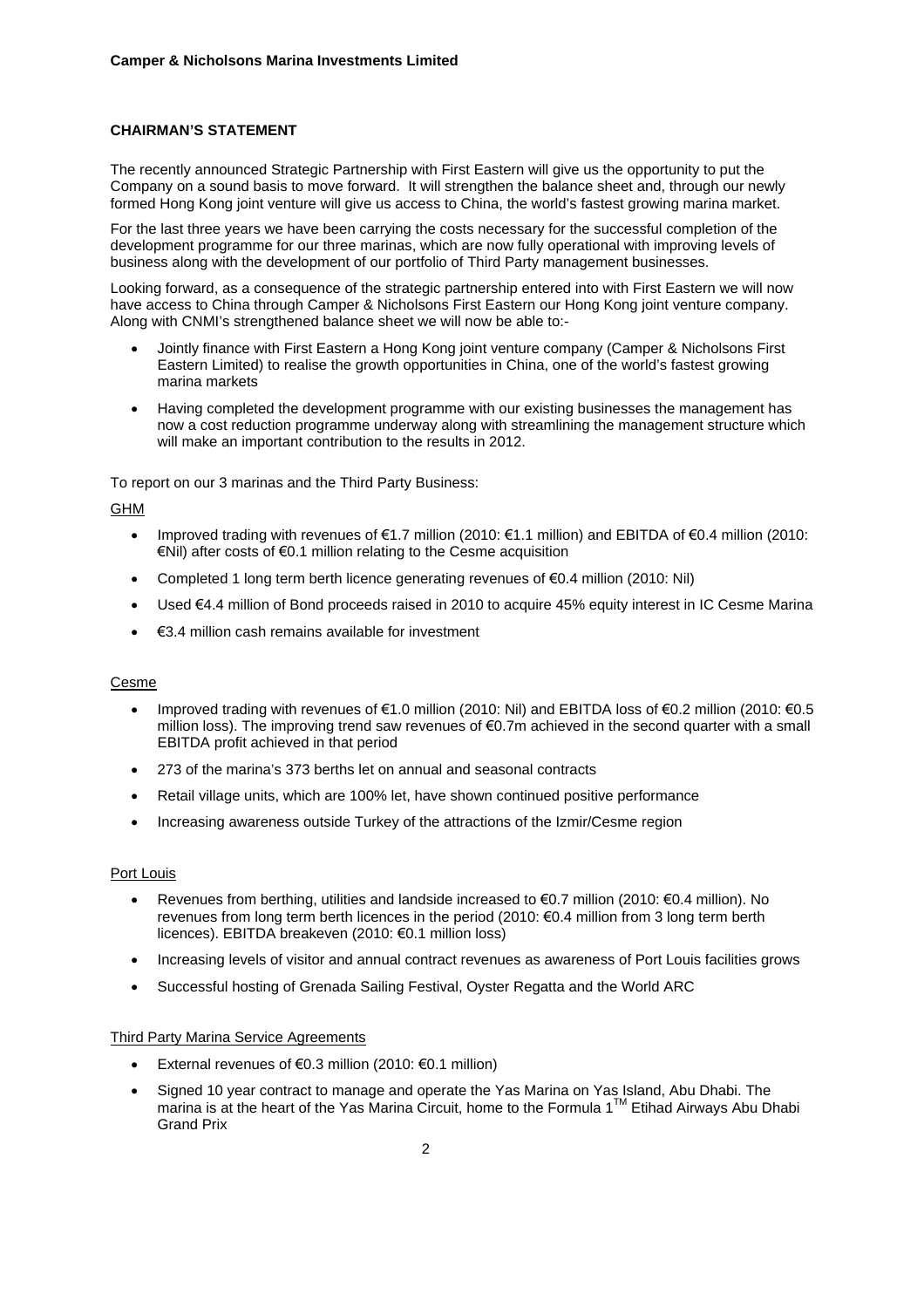- Completed design work on 4 marinas in China and in ongoing negotiations to agree multi year management contracts in China and elsewhere
- Continuing support of the construction of new marina at Limassol which is to be operated under a 10 year management agreement. Opening scheduled for late 2012

## **Outlook**

Notwithstanding the difficult economic outlook we anticipate improved performance, through continued revenue growth in the marinas in which we are invested, coupled with the addition of the new management contracts.

Our strategic joint venture partnership with First Eastern will give us high quality access to the Chinese market which we expect to make an important contribution to the Group. Your Board believes that, despite the current global economic uncertainties we will enter 2012 in a substantially strengthened position to generate shareholder value.

Sir Christopher Lewinton Chairman 19 September 2011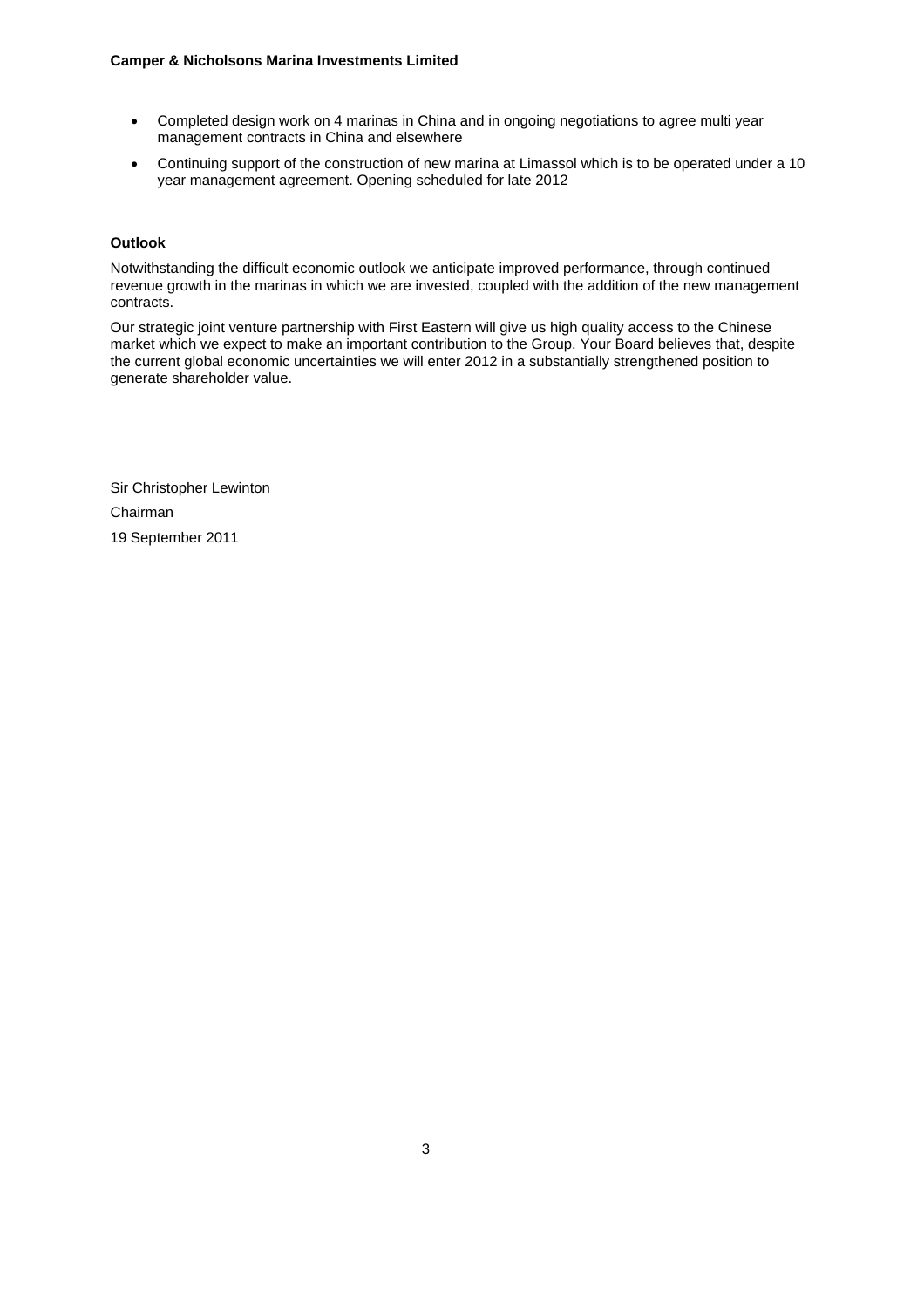## **BUSINESS REVIEW**

By Nick Maris, Chairman and CEO of Camper & Nicholsons Marinas International Limited

## *Highlights*

The strategic review initiated in March of this year has now been successfully concluded, with FE Marina Investments Ltd acquiring a 25% holding in your Company through the purchase of new shares. This further strengthens the Company's balance sheet. Of equal importance is the establishment of a 50:50 joint venture to develop marina-related opportunities in Asia with a particular focus on China.

We believe the strong combination of CNMI's sector expertise with First Eastern's more than 20 year regional experience will prove attractive to clients and accelerate the growth of CNMI's third party management business in Asia.

Following completion of Cesme Marina in July 2010 all three of our marinas were fully operational marinas in the period. Total revenues in the period are 60% above the same period last year which in turn were 54% ahead of the previous year. Third party marina revenues also increased rising to €0.3 million (2010: €0.1 million) primarily through consultancy fees.

The highlights are:

- Port Louis Grenada W.I. Berth rental revenues are over 80% ahead of H1 2010 with much improved visitor levels. Year to date revenues, excluding berth sales, of €0.7 million (2010: €0.4 million). However no berth sales were made in the period (2010: €0.4 million) the net result being that the marina operated at breakeven EBITDA (2010: €0.1 million loss).
- Cesme Turkey since opening in June 2010 Cesme occupancy has risen quickly with 273 annual and seasonal berthing contracts as of 8 September comprising a mix of Turkish and International Yachts. The EBITDA loss was €0.2million (2010: €0.5million loss) noting however the peak months for this marina will fall in the second half. Commercial areas remain fully let and continue to generate above budget revenues
- Grand Harbour Marina Malta revenues rise to €1.7m (2010: €1.1 million) through higher berth tariffs and increases in occupancy, together with the completion of one 30m berth sale. This sale generated revenues of €0.4 million. EBITDA rose to €0.4 million after allowing for €0.1 million costs related to the Cesme acquisition. €0.2 million PBT loss as a result of the Bond interest. €4.4 million of the Bond proceeds invested in acquiring 45% equity interest in IC Cesme Marina
- CNMI 10 year services agreement signed to operate Yas Marina on Yas Island in Abu Dhabi. Located at the heart of Yas Marina Circuit and home to the Formula 1™ Etihad Airways Abu Dhabi Grand Prix. Limassol Marina, the subject of a ten year services agreement, had construction progressing well with a target opening in Q4 2012. Completed consultancy work for marinas in China, Europe and the Caribbean with active negotiations for further 10 year services agreements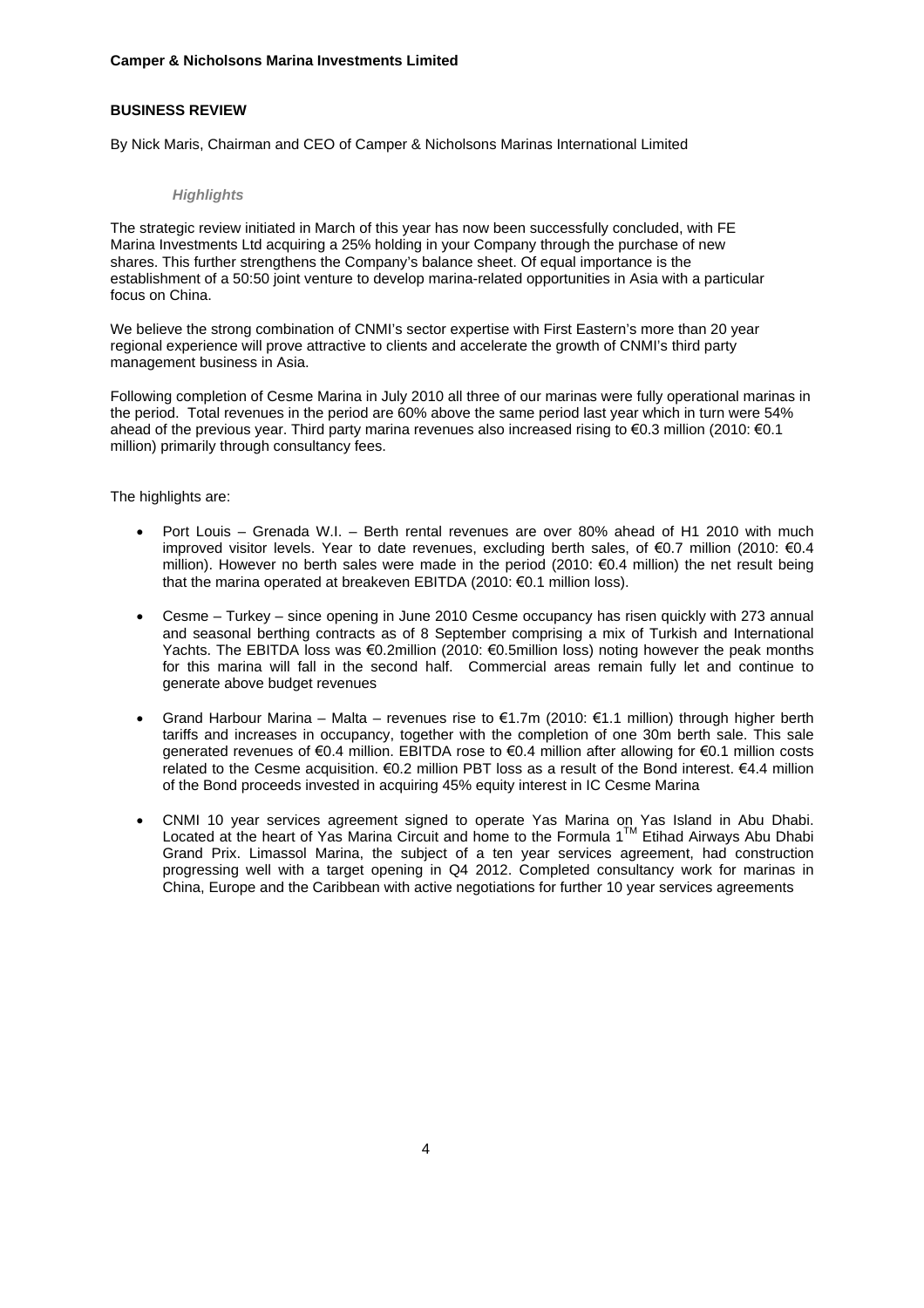|                                          | January - June |         |         |  |  |
|------------------------------------------|----------------|---------|---------|--|--|
| €m                                       | 2011 H1        | 2010 H1 | 2009 H1 |  |  |
| <b>Berth Sales</b>                       | 0.4            | 0.4     |         |  |  |
| Other revenues                           | 2.8            | 1.6     | 1.3     |  |  |
| <b>Total revenues</b>                    | 3.2            | 2.0     | 1.3     |  |  |
| Gross Profit                             | 2.4            | 1.6     | 1.1     |  |  |
| Strategic Review and transaction costs   | (0.7)          |         |         |  |  |
| <b>EBITDA</b>                            | (1.3)          | (0.9)   | (1.4)   |  |  |
| Depreciation                             | (1.1)          | (1.0)   | (0.4)   |  |  |
| Operating (Loss)/ Profit                 | (2.4)          | (1.9)   | (1.8)   |  |  |
| Average Lettable Berth area (sq mtrs)    | 107,000        | 78,000  | 64,000  |  |  |
| Period end Lettable Berth area (sq mtrs) | 107,000        | 107,000 | 64,000  |  |  |
| Investments made (capital expenditure)   | 0.3            | 3.8     | 1.9     |  |  |

#### *First Half Group Financials*

*Grand Harbour Marina, Malta – General Manager Ben Stuart*

|                           | January – June      |                     |                          |  |
|---------------------------|---------------------|---------------------|--------------------------|--|
| €m                        | 2011 H <sub>1</sub> | 2010 H <sub>1</sub> | 2009 H1                  |  |
| <b>Berth Sales</b>        | 0.4                 | $\sim$              | $\sim$                   |  |
| Marina operating revenues | 1.3                 | 1.1                 | 0.9                      |  |
| Total revenues            | 17                  | 11                  | 0.9                      |  |
| <b>EBITDA</b>             | $\Omega$ 4          | ۰                   | $\overline{\phantom{a}}$ |  |

CNMI continues to hold 79.2% of the shares of Grand Harbour Marina plc ("GHM"), a Maltese listed marina company, with the balance of the shares traded on the Malta Stock Exchange. As at 19 September 2011 the market capitalization of GHM was €19.7 million.

As reported in the 2010 Business Review, GHM agreed to acquire from its parent company, CNMI, its 45% equity interest in IC Cesme Marina. This transaction occurred in March 2011 with consideration paid being €4.4 million plus costs, which comprised €1.9 million for the beneficial interest in the equity and the balance through the assumption of shareholders' subordinated loans.

During 2011 the Government is undertaking a substantial regeneration of the Vittoriosa Waterfront costing in excess of €9 million. This includes the major landscaping project at Cottonera which will create high quality recreational and leisure spaces and improved access to the marina. These projects will provide increased and improved facilities to berth holders and visitors to Grand Harbour Marina.

Consistent with its position as one of the top super-yacht marinas in the Mediterranean, GHM management has, after three years work, obtained approval for helicopter take-offs and landings in the marina area and on the boats themselves. This has been brought into operation during the period.

As shown in the table above GHM achieved further growth in operating revenues over prior periods. Berthing and utility revenues increased by 23% from the levels achieved in 2010 with the benefit of further tariff increases and a significantly increased level of super yacht visitor revenues. The sale of one 30m berth was concluded during the period generating revenues of €0.4 million. The Berth sales enquiries remain active with current prospects ranging from 30 metres to 130 metres. GHM's planning application for an extension of the super-yacht capacity continues to be pursued but reconfiguration work will commence only when there is a buyer for one of the new berths.

GHM generated EBITDA of €0.4 million (2010: Nil) after deducting €0.1 million (2010: Nil) of costs relating to the investment in Cesme marina. After deducting depreciation and the interest costs relating to the €12 million Bond the PBT loss was €0.2 million (2010: €0.5 million loss)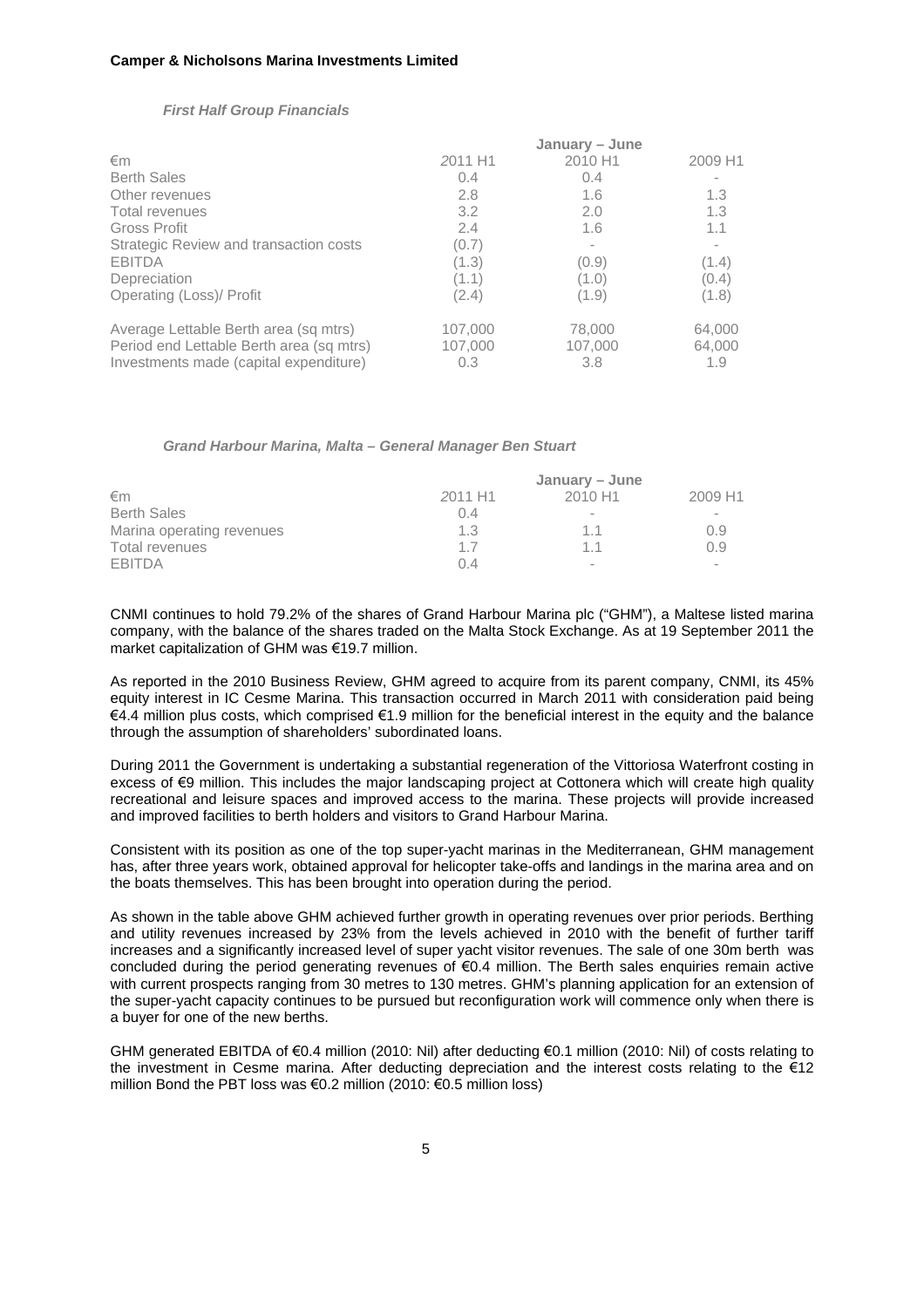CB Richard Ellis valued GHM (based on a 100% interest) at €22.2 million as at 31 December 2010, which has been increased to €22.6 million as at 30 June 2011. After adjusting for minority interests and prior period trading results that have been consolidated into CNMI's results, the cumulative NAV uplift is €2.5 million, an increase of €0.6 million in the period.

#### *Cesme Marina, Turkey - General Manager Kemal Saatcioglu*

| For 100% of Marina        |                     | January – June |                     |
|---------------------------|---------------------|----------------|---------------------|
| €m                        | 2011 H <sub>1</sub> | 2010 H1        | 2009 H <sub>1</sub> |
| Marina operating revenues | 1 ()                | -              |                     |
| <b>EBITDA</b>             | (0.2)               | (0.5)          | (0.2)               |

Following completion in June 2010 and the successful first period of operation in the second half of last year Cesme Marina has continued to make good progress during the first half of 2011. As at 8 September annual and seasonal contracts had been agreed on 273 of the 373 berths that are available and with recently signed contracts all available 12, 13, 14 and 15 metre berths are now taken. During the last 2 months there has been also a high level of visiting boats, including larger Greek yachts which are finding Cesme an attractive alternative to being based in Greece. This has resulted in the marina being full on occasion.

The retail village continued to perform above expectations and since the reporting date the revenues in the peak months of July and August have been above the levels achieved in 2010. Seaside and landside visitors have commented favourably on the marina and surrounding retail village and the marina, which was designed in partnership with Atelier Xavier Bohl, won first prize in the multi purpose category of the Arkitera Architectural Awards in March this year.

In the first half of the year, a period which does not include any of the peak months of the Turkish season, Cesme generated revenues of €1.0 million (2010: Nil). After deducting direct cost of sales and normal operating costs but before depreciation, Cesme made an operating loss of €0.2 million (2010: €0.5 million loss). After finance charges and depreciation, Cesme made a loss of €0.9 million (2010: €0.6 million loss but in that period interest costs of €0.2 million were capitalised). With the marina fully open, operating expenses, which included €0.4 million of Government rent for the 6 month period, but excluding depreciation of €0.3 million, were €1.1 million (2010: €0.5 million).

The Group's 45% share includes revenues of €0.5 million (2010: Nil) and loss before tax of €0.4 million (2010: €0.3 million loss).

CB Richard Ellis valued the Cesme Marina BOT Contract (based on a 100% interest) at €18 million as at 31 December 2010 and they have maintained this valuation as at 30 June 2011. After adjusting for the Group's 45% shareholding, other assets and liabilities and losses there is a positive €0.9 million NAV adjustment in the period to give a cumulative positive NAV adjustment at  $\epsilon$ 2.1 million.

#### *Port Louis Marina, Grenada – General Manager Glynn Thomas*

|                           | January – June           |         |                          |  |
|---------------------------|--------------------------|---------|--------------------------|--|
| €m                        | 2011 H1                  | 2010 H1 | 2009 H1                  |  |
| <b>Berth Sales</b>        | $\overline{\phantom{a}}$ | 0.4     | $\overline{\phantom{a}}$ |  |
| Marina operating revenues | 0.7                      | 0.4     | 0.3                      |  |
| Total revenues            | 0.7                      | 0.8     | 0.3                      |  |
| <b>EBITDA</b>             | $\overline{\phantom{a}}$ | (0.1)   | (0.4)                    |  |

The first half of 2011 has seen significantly improved ongoing revenues in Port Louis. Berthing revenues have increased by over 80% from 2010 whilst income from property rental has increased by 90% and income from utilities, mainly electricity, is over two and a half times the level achieved in 2010. Owners are becoming increasingly aware of the attraction of Port Louis Marina and this is being seen in the longer and repeat stays by visiting boats.

TUI Marine, whose charter operators, *The Moorings* and *Sunsail*, have based their southern Caribbean operations in Port Louis Marina have their offices, briefing rooms and support facilities at the marina and at times have had over 20 boats in the marina.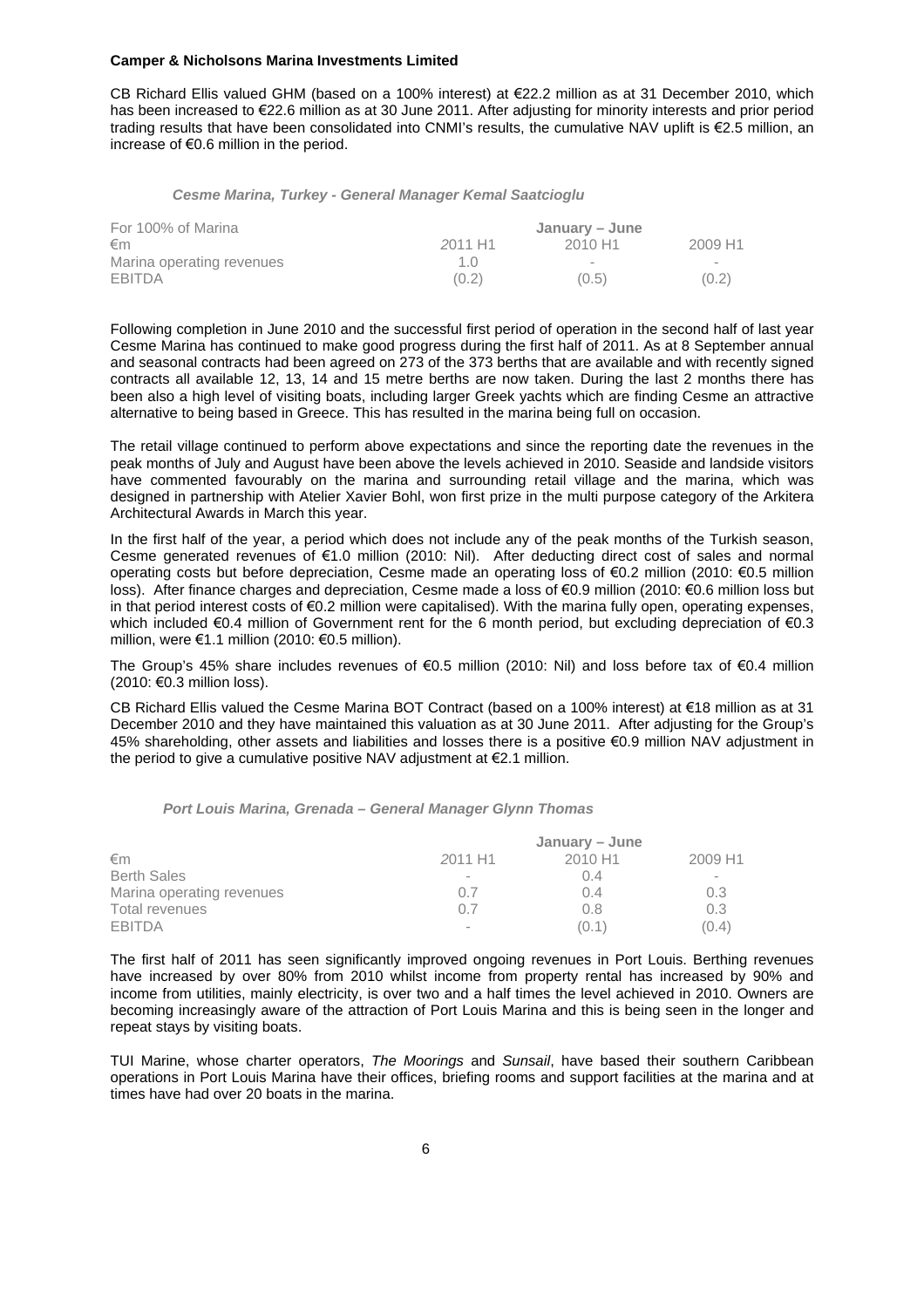During the first half of 2011 Port Louis Marina has successfully hosted 3 major events, the Grenada Sailing Festival, the Oyster Regatta and the World ARC. All these events demonstrated the excellent facilities at the marina and helped to raise Port Louis' profile in the yachting world. We anticipate that the events will return on a regular basis.

With no berth sales in the period, the marina generated total revenues of €0.7 million (2010: €0.8 million including berth sales of €0.4 million) which, after operating and marketing costs gave a breakeven EBITDA (2010 loss of €0.1million). After a depreciation charge of €0.7 million the operating loss in the period is €0.7 million (2010: €0.8 million). An interest charge of €0.3 million (2010: €0.2 million) resulted in a pre and post tax loss of €1.0 million (2010: €1.0 million).

We are encouraged by the significant increase in berthing revenues from both the number of seasonal contracts and also the number of visiting boats during the off season. Low season tariffs were increased by 5% and occupancy remained strong. The planning application to complete the marina development by increasing the number of pontoons to 390 has now been approved but will only be implemented when demand levels require the expansion.

CB Richard Ellis valued the Port Louis Marina and reclaimed land for development at US\$29 million at 31 December 2010 and this valuation has been maintained as at 30 June 2011. After adjusting for other assets and liabilities, losses and exchange impacts there is a €1.6 million positive NAV adjustment reported in the period in relation to the Port Louis Marina to give a cumulative negative NAV adjustment of €9.6 million. After review the Board continues to believe that Grenada offers multiple attractions to yacht owners wishing to rent or own berths and we would hope that any resultant sustainable improvements in trading performance would be reflected in future valuations.

#### *Third Party Marina Service Agreements*

|                      | January – June      |                     |         |  |
|----------------------|---------------------|---------------------|---------|--|
| €m                   | 2011 H <sub>1</sub> | 2010 H <sub>1</sub> | 2009 H1 |  |
| External revenues    | 0.3                 | () 1                |         |  |
| Intra Group revenues | 12                  | 1.3                 | 14      |  |
| Total revenues       | 1.5                 | 14                  | 1.5     |  |

In the 2010 Business Review we reported that with our own three marinas complete we could focus on our growing third party business. Total revenues in the period reached €1.5 million (2010: €1.4 million) including the provision of operating, management, sales & marketing and technical services to the Group's owned marinas and its Parent Company, Camper & Nicholsons Marina Investments Limited. Of these total revenues €0.3 million (2010: €0.1 million) were to external third party clients. Highlights during the period:

- *Yas Marina in Abu Dhabi Manager Cedric Le Rest -* Following completion of consultancy work in late 2010 and early 2011, Camper & Nicholsons Marinas was appointed to manage and operate Yas Marina on Yas Island in Abu Dhabi. The marina which opened in 2009 and has capacity for 143 yachts is at the heart of the Yas Marina Circuit, home to the Formula 1<sup>™</sup> Etihad Airways Abu Dhabi Grand Prix
- *China* The establishment of our joint venture with First Eastern, will greatly strengthen our position in closing contracts in China, which has over 100 marinas planned or under construction. We will build on our existing client base for whom we have completed designs for 4 marinas in China, in Shenzen, Sanya, Huizhou and Tianjin, once again providing our clients with improved water utilisation and berth mix. We are actively negotiating multi year contracts on several marinas in the region
- *Limassol Marina in Cyprus* 577 berth development marina ongoing technical, operations and sales & marketing work on the multi million Euro project where the marina is scheduled to open in late 2012
- *Brazil –* signed a Memorandum of Understanding with BR Marinas, Brazil's leading marina group to cooperate in the growth of luxury marinas in Brazil which is now being progressed with identified sites in the Rio and neighbouring Angra dos Reis areas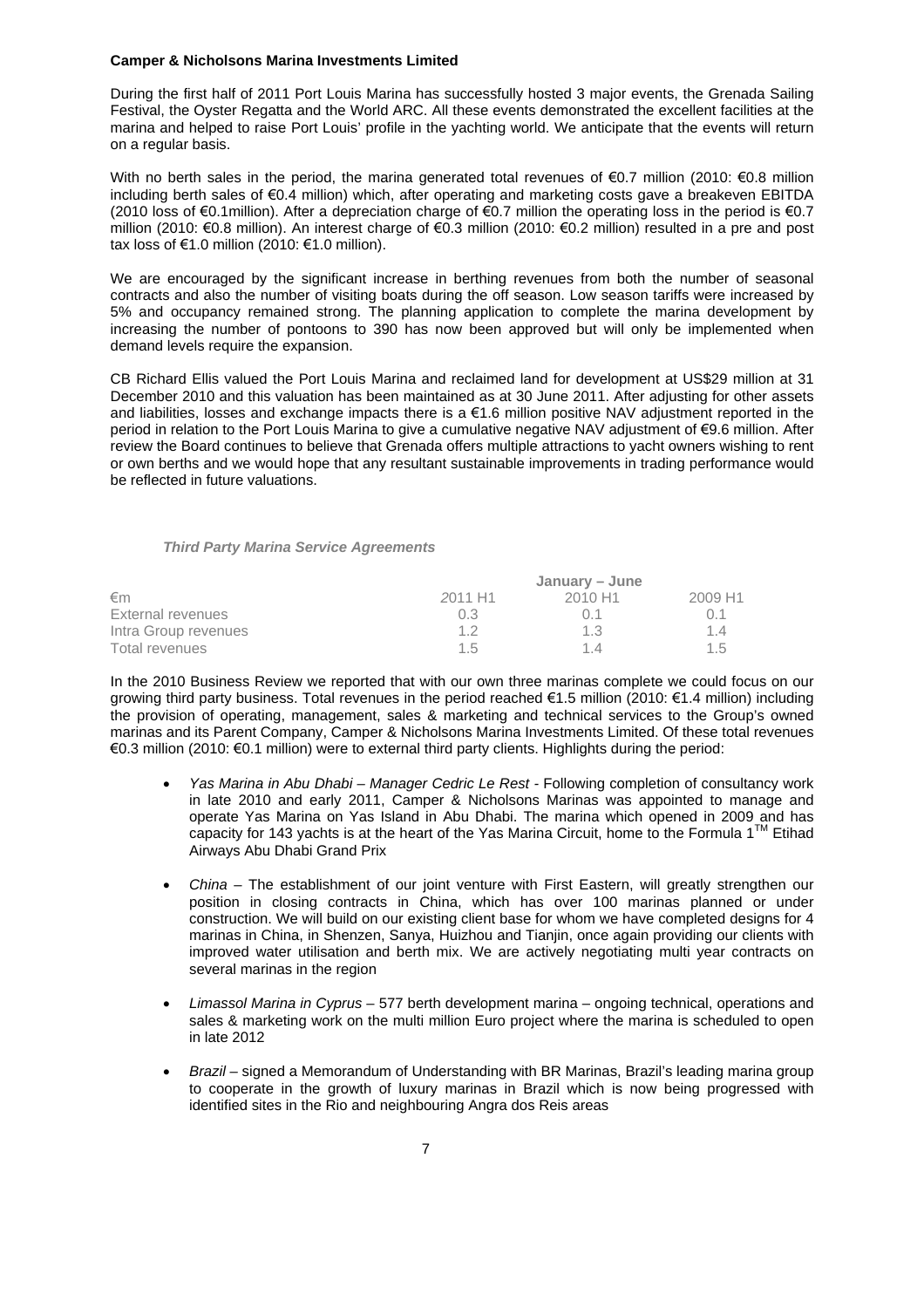*Pipeline* – in discussions with several marina owners in relation to third party marina service agreements and consultancy at marinas in the Caribbean, Turkey, Italy, Panama, Greece and the UAE

#### *Management team, Sales & Marketing*

With the significant opportunities for Third Party Marina service contracts, particularly in China I am planning to focus my time in that region to conclude contracts and execute them. In support of this James Beaver has been promoted to Chief Operating Officer and in this role will take responsibility for all of the Camper & Nicholsons businesses outside of Asia. To support James in this new role, Bill Green, Technical Director, will assume responsibility for Business Development and will be Deputy Chief Operating Officer.

Anna Tabone, who was International Sales Director, has left the Company to pursue other interests but we have strengthened our sales representation through agreements in the South of France and Monaco.

Sales & marketing activities continue to support the three owned marinas and our third party clients as they look to increase revenues. During the period Camper & Nicholsons has exhibited at three international yachting events, being the ICOMIA World Marinas Conference in Singapore and major boat shows at Dusseldorf and Istanbul. Other significant activities in the period include a sales initiative for Port Louis in Barbados, using M/Y Picnic and sponsorship of the Italian Open Sailing Championship held at Porto San Rocco.

#### *Financial Overview*

Sales of €3.2 million (2010: €2.0 million) during the period, reflected an increased level of marina operating revenues at both GHM, Port Louis and €0.5 million from Cesme (2010: €Nil); €0.4 million of super yacht berth licences at GHM and an increase in revenues from the third party marina services and consultancy business. After direct cost of sales of €0.7 million and operating expenses before one-off costs, totalling €3.1 million the Group made an EBITDA loss of €0.6 million. After deducting one-off costs of €0.7 million (€0.5 million for Strategic Review and €0.2 million for the Cesme transaction), depreciation of €1.1 million and net interest expenditure of €0.8 million, the loss before tax was €3.2 million (2010: €2.4 million) with an after tax figure of the same amount (2010: €2.4 million). The loss per share to CNMI shareholders was 5.3c (2010: loss per share of 4.2c).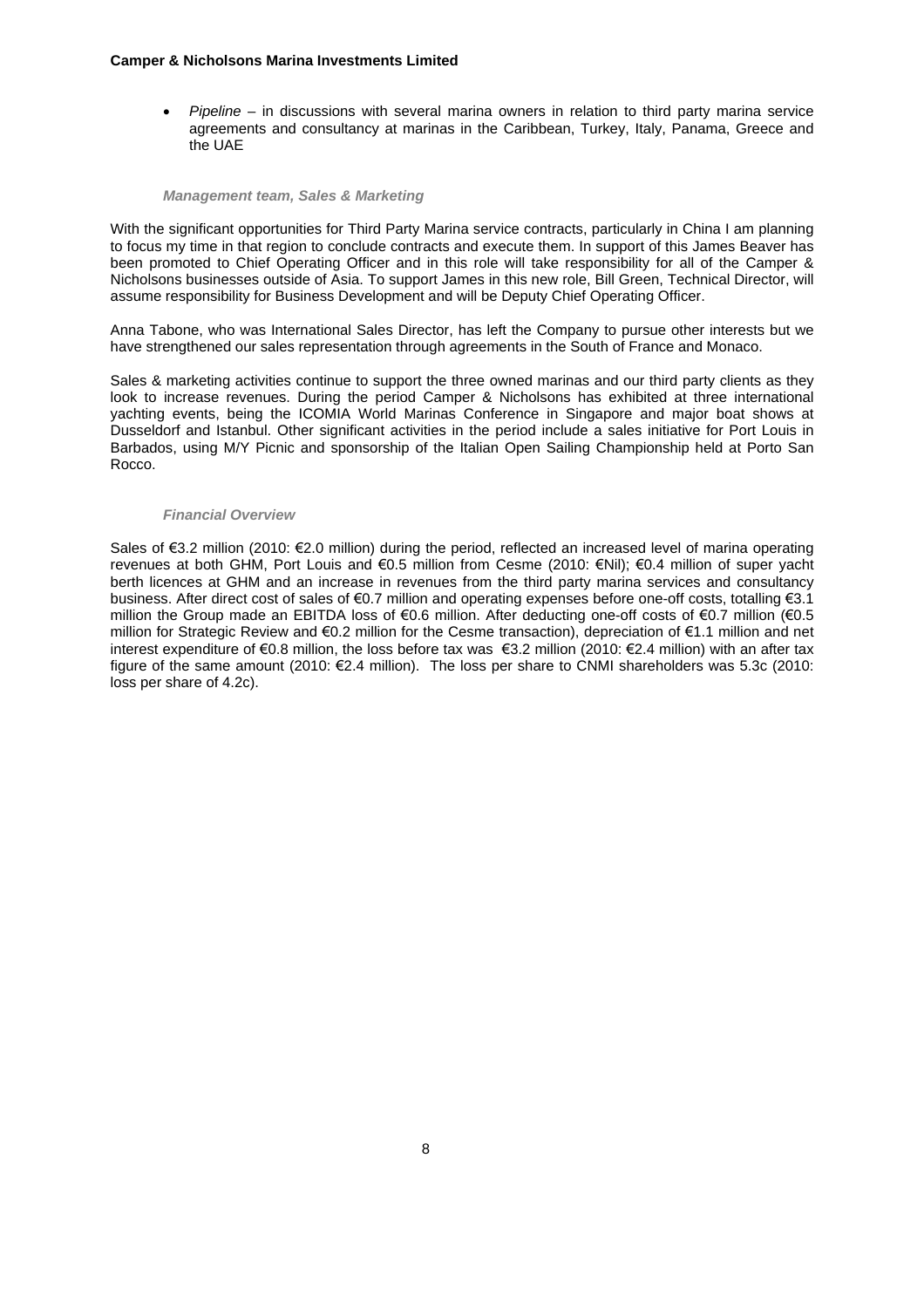The change in revenues, operating expenses and cost of sales, depreciation and loss before tax from the period January 1 to June 30 2010 to the same period in 2011, is summarised in the table below:

| €m                                         | <b>Sales</b>                 | Operating Expenses & Cost of Sales | Other                        | Dep'n                        | Loss<br><b>Before</b>        |            |
|--------------------------------------------|------------------------------|------------------------------------|------------------------------|------------------------------|------------------------------|------------|
|                                            |                              | Marinas                            | Consultancy                  |                              |                              | <u>Tax</u> |
| <b>Marinas</b>                             | 1.9                          | (2.1)                              | $\blacksquare$               | $\qquad \qquad \blacksquare$ | (1.0)                        | (1.2)      |
| Marina Consultancy                         | 1.4                          | $\qquad \qquad \blacksquare$       | (1.1)                        | $\qquad \qquad \blacksquare$ | $\qquad \qquad \blacksquare$ | 0.3        |
| Parent Company                             | $\blacksquare$               |                                    | $\qquad \qquad \blacksquare$ | (1.0)                        | $\qquad \qquad \blacksquare$ | (1.0)      |
| Interest                                   | $\overline{\phantom{a}}$     | $\qquad \qquad \blacksquare$       | $\blacksquare$               | (0.5)                        | $\qquad \qquad \blacksquare$ | (0.5)      |
| <b>Group Total 2010 Interims</b>           | 3.3                          | (2.1)                              | (1.1)                        | (1.5)                        | (1.0)                        | (2.4)      |
| Marina changes                             | 1.0                          | (0.4)                              | $\qquad \qquad \blacksquare$ | $\qquad \qquad \blacksquare$ | (0.1)                        | 0.5        |
| Marina consultancy<br>changes              | 0.3                          | (0.1)                              | (0.3)                        | $\qquad \qquad \blacksquare$ | $\overline{\phantom{a}}$     | (0.1)      |
| Reduced funding of<br>consultancy business | (0.2)                        |                                    |                              | 0.2                          |                              |            |
| Change in administration<br>costs          |                              |                                    | -                            | 0.1                          |                              | 0.1        |
| Project costs                              | $\blacksquare$               | (0.1)                              | $\blacksquare$               | (0.6)                        | $\qquad \qquad \blacksquare$ | (0.7)      |
| Exchange                                   |                              | 0.1                                |                              | (0.4)                        | $\overline{\phantom{0}}$     | (0.3)      |
| Change in interest                         | $\qquad \qquad \blacksquare$ | $\qquad \qquad \blacksquare$       | $\blacksquare$               | (0.3)                        |                              | (0.3)      |
| 2011                                       | 4.4                          | (2.6)                              | (1.4)                        | (2.5)                        | (1.1)                        | (3.2)      |
| Analysed as:                               |                              |                                    |                              |                              |                              |            |
| Marinas                                    | 2.9                          | (2.6)                              | $\overline{\phantom{0}}$     |                              | (1.1)                        | (0.8)      |
| Marina Consultancy                         | 1.5                          |                                    | (1.4)                        |                              |                              | 0.1        |
| Parent Company                             | -                            |                                    |                              | (1.7)                        |                              | (1.7)      |
| Interest                                   |                              |                                    |                              | (0.8)                        |                              | (0.8)      |
| <b>Total above</b>                         | 4.4                          | (2.6)                              | (1.4)                        | (2.5)                        | (1.1)                        | (3.2)      |
| Intra Group sales                          | (1.2)                        | 0.4                                |                              | 0.8                          |                              |            |
| Group total 2011 Interims                  | 3.2                          | (2.2)                              | (1.4)                        | (1.7)                        | (1.1)                        | (3.2)      |

As the Marina Consultancy business is reported as a separate business segment as required by IFRS 8 the revenues above for that business include both external and intra group revenues.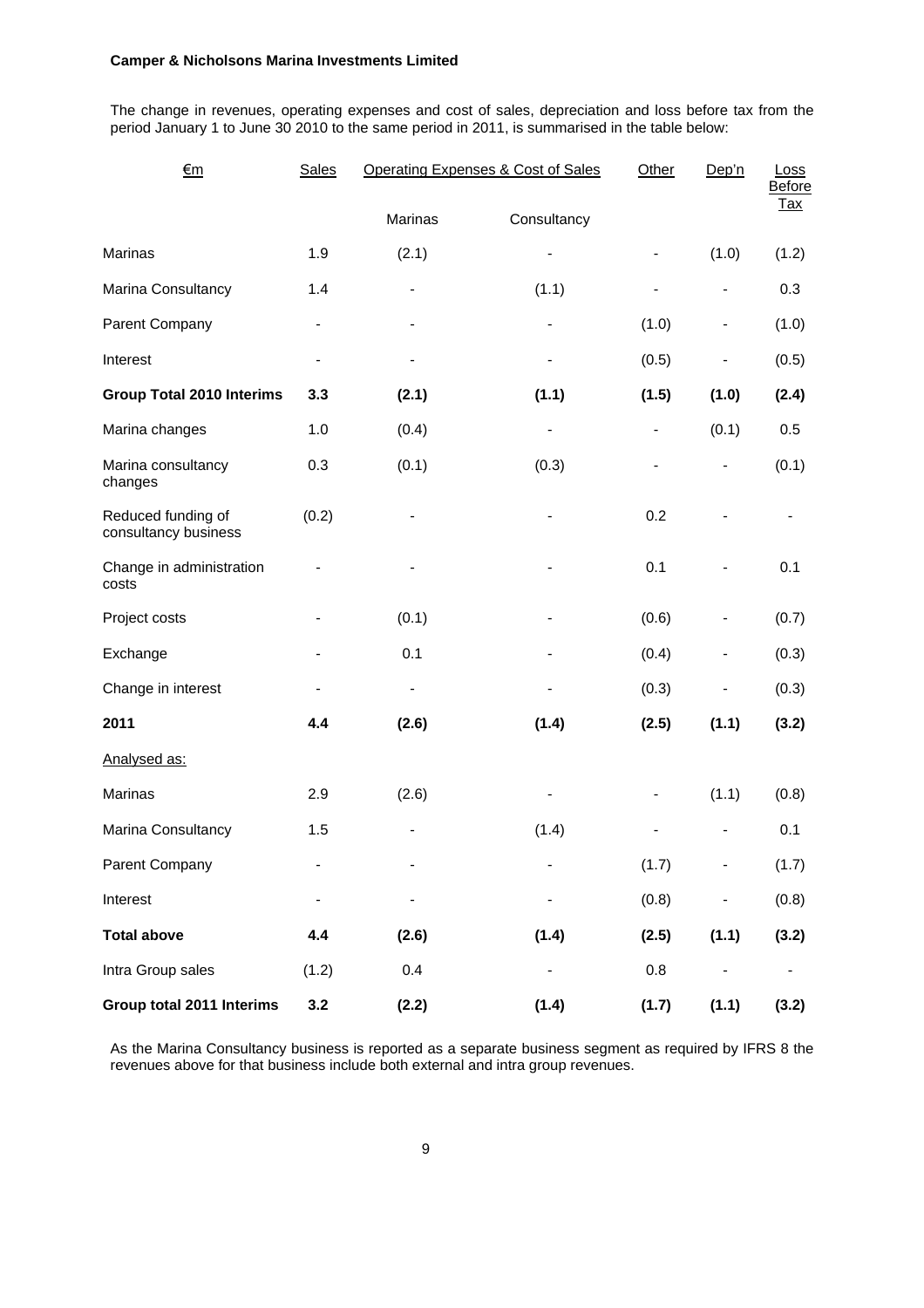The consolidated Statement of Financial Position at 30 June 2011 comprised the assets and liabilities of the Company, Grand Harbour Marina plc, Camper & Nicholsons Caribbean Holdings Ltd and Camper & Nicholsons Marinas International Limited and, on a proportional basis the Group's interest in IC Cesme. The non current assets of €57.8 million (Dec 2010: €60.6 million) comprised the tangible fixed assets employed in the marina businesses, the goodwill arising on the acquisitions and the €2.7 million pledged cash deposit relating to Cesme. Current assets included the Company's cash deposits of €3.6 million, held mainly as fixed short term deposits, the un-invested net proceeds of the GHM bond issue of around €3.4 million and the other cash balances and trade and other debtors of the marina businesses. As at 30 June 2011, the Group had total cash balances of €8.4 million excluding the €2.7 million pledged cash deposit at Isbank.

Current liabilities were mainly trade related, together with the current portion of long-term debt at Port Louis, Cesme and for the parent company. The non current liabilities comprised of the GHM unsecured bond and the balance of the long term debt at Port Louis, Cesme and the parent company.

At 30 June 2011, the Group's net assets on an IFRS basis, amounted to €33.9 million (Dec 2010: €38.9 million). Of this amount, €0.6 million related to the minority shareholders in GHM with €33.3 million (Dec 2010: €38.2 million) attributable to the Company, which equated to 55.3c (Dec 2010: 63.4c) per share on both a basic and diluted basis. On a revaluation basis, the net assets per share were 47.1c on both a basic and diluted basis as shown in the table below.

#### **Net Asset Value and Property Valuation**

The statutory NAV of the Group on a basic and diluted basis as at 30 June 2011 was 55.3c per share (Dec 2010: 63.4c per share). As indicated previously, this figure does not reflect any revaluation of the Company's investments in subsidiaries and joint ventures, since in accordance with our statutory accounting policies, which conform to the requirements of International Financial Reporting Standards (IFRS), such investments are consolidated in the balance sheet at the book value of the group's share of net assets.

However, in accordance with the Group's stated valuation policy, which was set out in the Admission Document, CB Richard Ellis Limited has updated its valuations of Cesme Marina, Turkey, Grand Harbour Marina, Malta and Port Louis Marina, Grenada. The basis on which these valuations were completed, is explained in the Note at the end of this report. CB Richard Ellis's valuations of Cesme, Grand Harbour Marina and Port Louis Marina, completed in accordance with RICS Appraisal and Valuation Standards, are €18.0 million, €22.6 million and US\$29.0 million respectively. Adjusting for debt and other liabilities, and taking into account the Company's shareholding in Grand Harbour Marina of 79.2%, this has resulted in an aggregate NAV increase in the period of €3.1 million which partially offsets the impact of the trading loss and the negative impact of exchange movements. On a cumulative basis there is an NAV decrease of €5.0 million equating to an adjusted NAV per share on both a basic and a diluted basis of 47.1c.

The Company holds certain investments, which are accounted for and valued in currencies other than Euros. In keeping with its stated policies, it is not intended to hedge the exchange rate risk but, where possible, the Company's investments and related borrowings will be in matched currencies.

#### **Camper & Nicholsons Marina Investments Ltd**

The NAV, and reconciliation to Adjusted NAV, are summarized in the table below.

|                                     | Total          | Per share # |  |
|-------------------------------------|----------------|-------------|--|
|                                     | $(\epsilon m)$ | (c)         |  |
| NAV (IFRS)                          | 33.3           | 55.3        |  |
| Grand Harbour Marina - value uplift | 2.5            | 4.1         |  |
| Cesme Marina, Turkey - value uplift | 2.1            | 3.6         |  |
| Port Louis Marina                   | (9.6)          | (15.9)      |  |
| NAV (Adjusted)                      | 28.3           | 47.1        |  |

# Basic and diluted per share figures are the same as no options in issue at the reporting date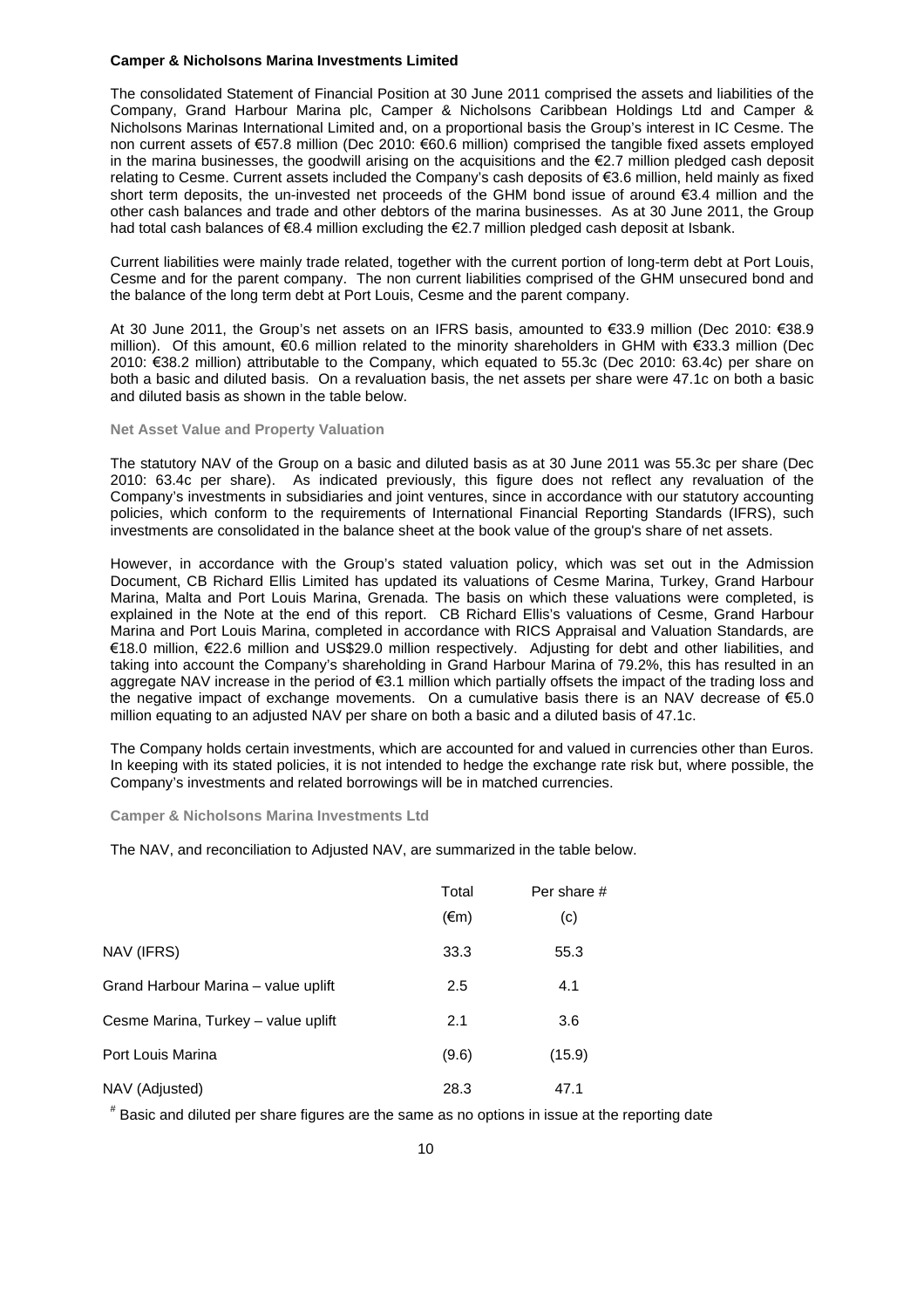#### **Note Concerning Property Valuations**

CB Richard Ellis Ltd is the Company's property valuer and has prepared valuations for Grand Harbour Marina, Malta, Cesme Marina Turkey and Port Louis Marina, Grenada. Further information is set out below.

#### **Grand Harbour Marina, Malta**

The property was initially valued as at 11 June 2007 in accordance with Royal Institution of Chartered Surveyors Appraisal and Valuation Standards Fifth Edition (Red Book) in the sum of €23.2 million. The property was valued as a fully operational business entity with reference to trading potential. The property is occupied by way of a sub-Emphyteusis agreement granted June 1999 expiring in 2098. The property was valued again in accordance with Royal Institution of Chartered Surveyors Valuation Standards, Seventh Edition at 30 June 2011 in the sum of €22.63 million. We are in receipt of a valuation report as at 30 June 2011.

### **Cesme Marina, Turkey**

The property was initially valued as at 20 April 2007 in accordance with Royal Institution of Chartered Surveyors Appraisal and Valuation Standards, Fifth Edition (Red Book) in the sum of €4.1 million. The property was valued as a fully operational business entity with reference to trading potential. Following the investment made to build and develop the marina and the associated retail village during 2010 and an encouraging/successful first year of operation, the property was valued again at 30 June 2011 in accordance with Royal Institution of Chartered Surveyors Valuation Standards, Seventh Edition in the sum of €18.0 million. The property is occupied by way of a Build Operate and Transfer agreement expiring after 25 years. On expiry, all interest in the Marina, its fixtures and fittings will revert to the Turkish Government, free of consideration or compensation. We are in receipt of a valuation report as at 30 June 2011.

.

#### **Port Louis Marina, Grenada**

The property was initially valued as at 6 December 2007 in accordance with Royal Institution of Chartered Surveyors Appraisal and Valuation Standards Fifth Edition (Red Book) in the sum of \$27.3 million. The property and reclaimed land for development was valued in its then current state with reference to trading potential. The property is occupied by way of a 99 year lease from the Government of Grenada which expires in 2105 but is renewable at that time for a further 99 years. The property was valued again at 30 June 2011 in accordance with Royal Institution of Chartered Surveyors Valuation Standards, Seventh Edition but adjusting for the investment made since acquisition in the sum of \$29.0 million. We are in receipt of a valuation report as at 30 June 2011.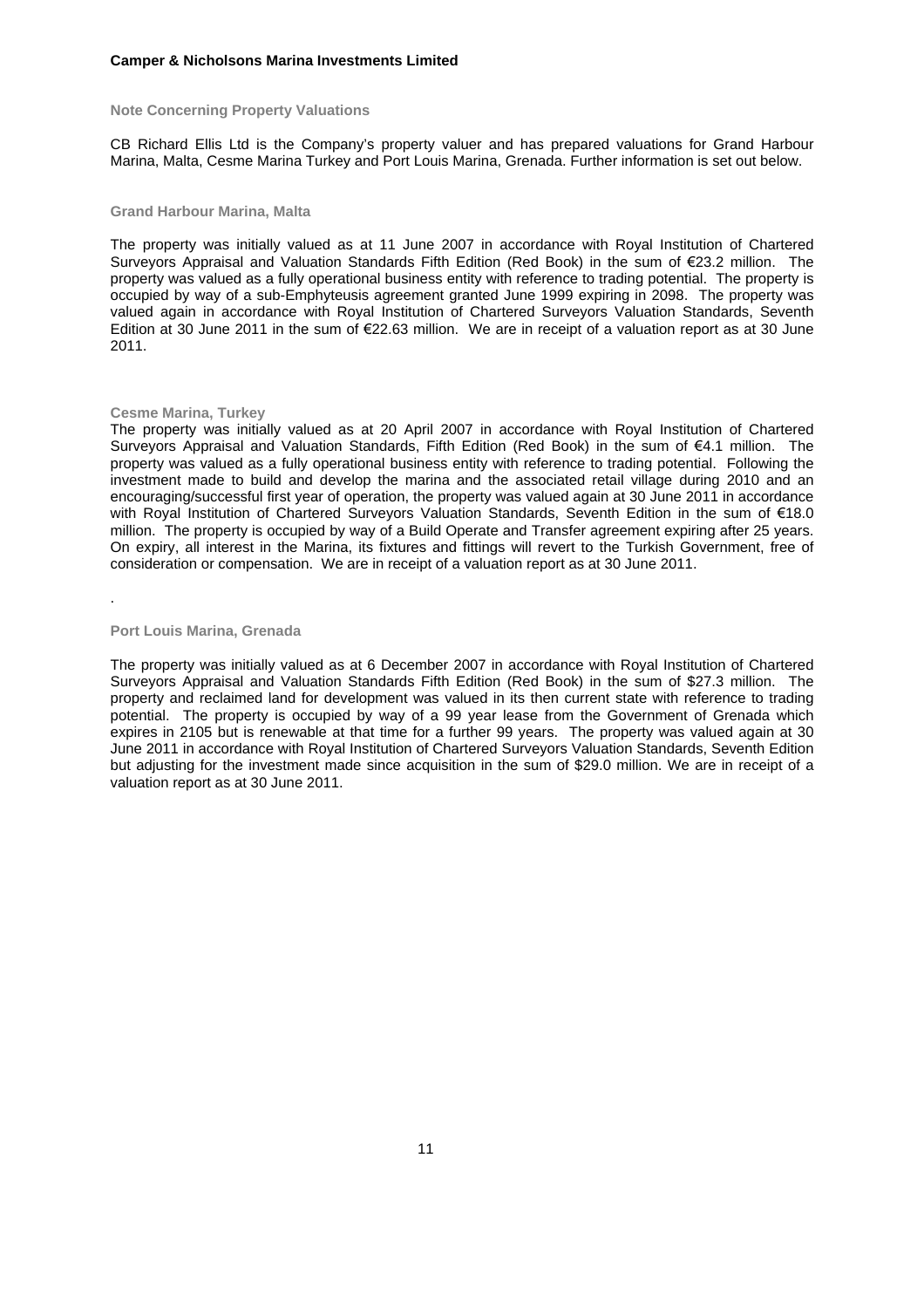# **General Information**

### **Directors**:

Sir Christopher Lewinton (Chairman) Nicholas Maris Roger Lewis Trevor Ash John Hignett

## **Company Secretary:**

Shaftesbury Limited

## **Registered office:**

Island House Grande Rue St Martins Guernsey GY4 6RU

#### **Legal Advisors United Kingdom:**

Stephenson Harwood, One St Paul's Churchyard London EC4M 8SH

## **Legal Advisors Guernsey:**

Carey Olsen 7 New Street St. Peter Port Guernsey GY1 4BZ

## **Nominated Advisor:**

Collins Stewart Europe Limited 88 Wood Street London EC2V 7QR

## **Auditor:**

KPMG Channel Islands Limited 20 New Street St. Peter Port Guernsey GY1 4AN

## **Bankers:**

HSBC Bank plc PO Box 31 St Peter Port **Guernsey** GY1 3AT

Barclays Private Clients International Le Marchant House Le Truchot St. Peter Port Guernsey GY1 3BE

The Bank of Nova Scotia Halifax Street PO box 194 St. George's **Grenada**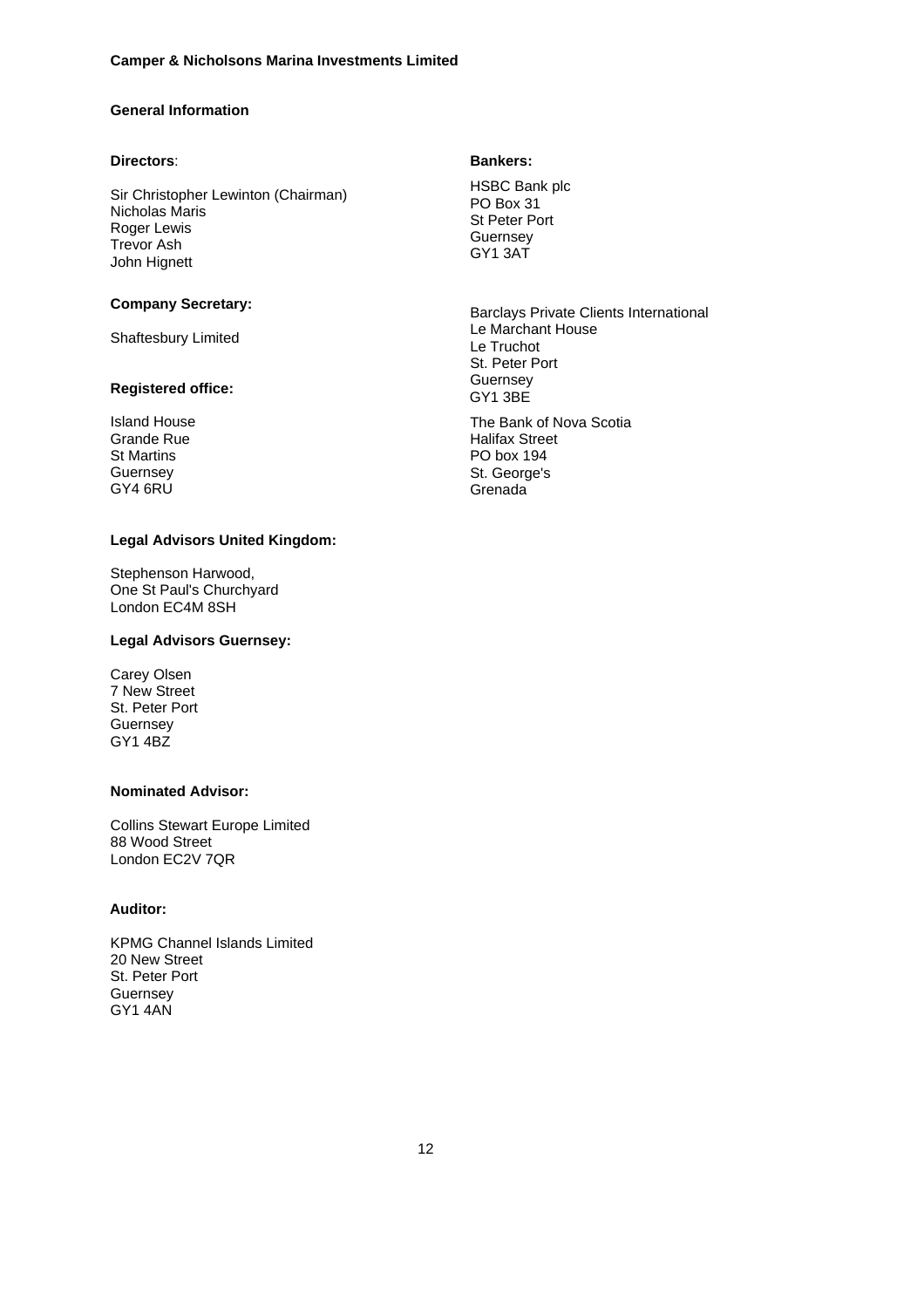### **Independent review report**

## **Introduction**

We have been engaged by the company to review the Unaudited Condensed set of Consolidated Financial Statements in the half-yearly financial report for the six months ended 30 June 2011 which comprises the Unaudited Condensed Consolidated Statement of Comprehensive Income, Unaudited Condensed Consolidated Statement of Changes in Equity, Unaudited Condensed Consolidated Statement of Financial Position, Unaudited Condensed Consolidated Statement of Cash Flows and the related explanatory notes. We have read the other information contained in the half-yearly report and considered whether it contains any apparent misstatements or material inconsistencies with the information in the Unaudited Condensed set of Consolidated Financial Statements.

This report is made solely to the company in accordance with the terms of our engagement letter dated 1 August 2011. Our review has been undertaken so that we might state to the company those matters we are required to state to it in this report and for no other purpose. To the fullest extent permitted by law, we do not accept or assume responsibility to anyone other than the company for our review work, for this report, or for the conclusions we have reached.

## **Directors' responsibilities**

The half-yearly financial report is the responsibility of, and has been approved by, the directors. The directors are responsible for preparing the half-yearly report in accordance with the AIM Rules.

As disclosed in note 2, the annual consolidated financial statements of the group are prepared in accordance with IFRS. The Unaudited Condensed set of Consolidated Financial Statements included in this half-yearly report has been prepared in accordance with IAS 34 *Interim Financial Reporting.*

## **Our responsibility**

Our responsibility is to express to the company a conclusion on the Unaudited Condensed set of Consolidated Financial Statements in the half-yearly report based on our review.

### **Scope of review**

We conducted our review in accordance with International Standard on Review Engagements (UK and Ireland) 2410 *Review of Interim Financial Information Performed by the Independent Auditor of the Entity* issued by the Auditing Practices Board for use in the UK. A review of interim financial information consists of making enquiries, primarily of persons responsible for financial and accounting matters, and applying analytical and other review procedures. A review is substantially less in scope than an audit conducted in accordance with International Standards on Auditing (UK and Ireland) and consequently does not enable us to obtain assurance that we would become aware of all significant matters that might be identified in an audit. Accordingly, we do not express an audit opinion.

## **Conclusion**

Based on our review, nothing has come to our attention that causes us to believe that the Unaudited Condensed set of Consolidated Financial Statements in the half-yearly financial report for the six months ended 30 June 2011 is not prepared, in all material respects, in accordance with IAS 34 and the AIM Rules.

### **KPMG Channel Islands Limited**

*Guernsey* 19 September 2011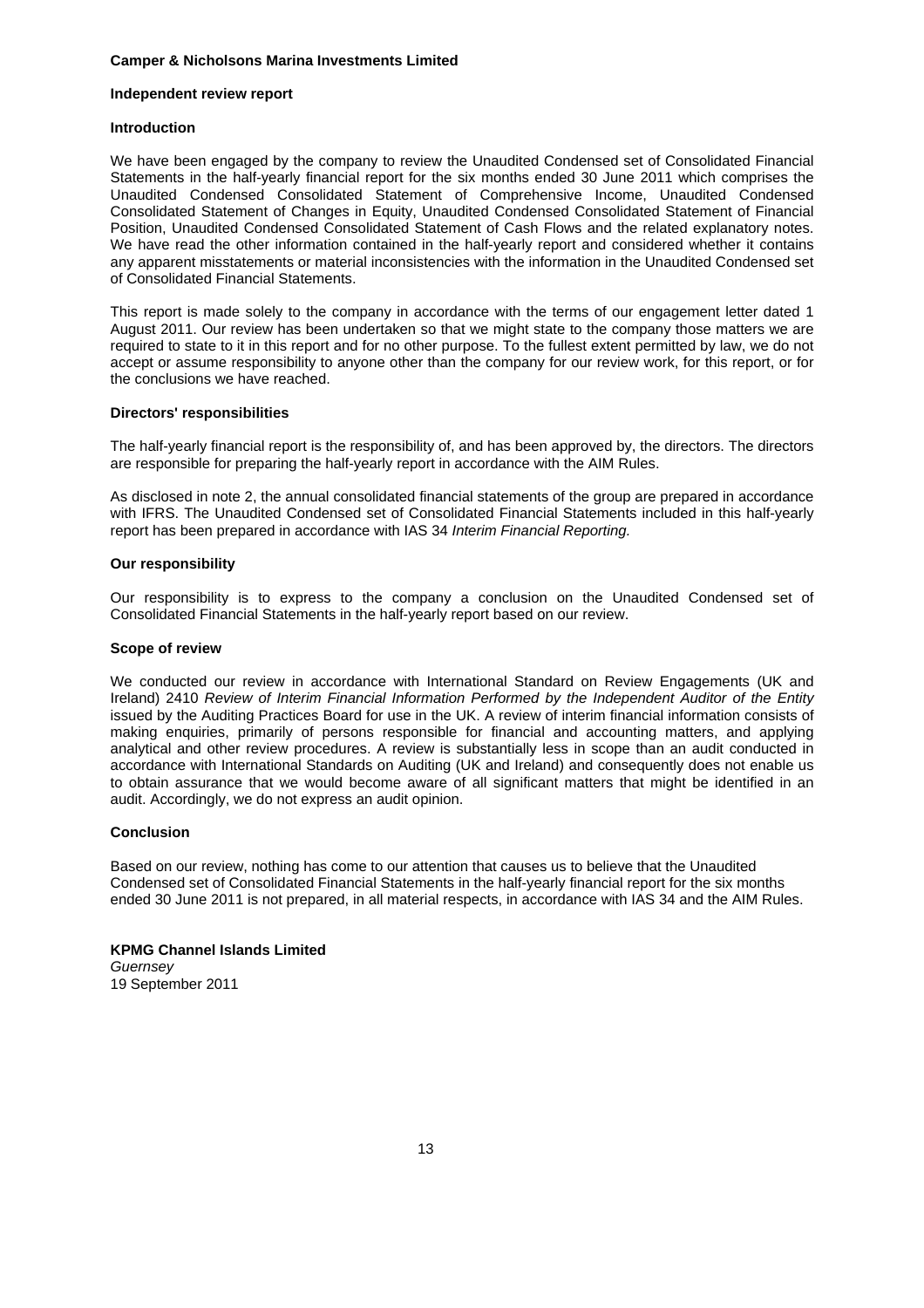## **Camper & Nicholsons Marina Investments Limited Unaudited Condensed Consolidated Statement of Comprehensive Income For the six months ended 30 June 2011**

|                                                |    | 30-Jun-2011   | 30-Jun-2010 |
|------------------------------------------------|----|---------------|-------------|
|                                                |    | €             | €           |
| Marina operating activities                    |    | 2,423,562     | 1,425,947   |
| Licensing of super yacht berth                 |    | 436,320       | 435,743     |
| Marina consultancy fees                        |    | 304,023       | 129,505     |
| Revenue                                        |    | 3,163,905     | 1,991,195   |
| Cost of sales                                  |    | (726, 045)    | (422, 967)  |
| <b>Gross Profit</b>                            |    | 2,437,860     | 1,568,228   |
| Directors' fees                                |    | 150,209       | 147,801     |
| Wages, salaries and consultancy fees           | 6  | 1,215,207     | 1,017,177   |
| Audit fees                                     |    | 64,540        | 39,262      |
| Administration fees                            |    | 28,661        | 36,896      |
| Rent and rates                                 |    | 509,656       | 299,395     |
| Other general administration expenses          | 7  | 688,856       | 722,205     |
| Strategic Review & Transaction costs           | 8  | 705,386       |             |
| Legal & professional fees                      |    | 108,924       | 215,541     |
| Promotion expenses                             |    | 197,733       | 256,172     |
| Depreciation                                   |    | 1,065,095     | 952,778     |
| Foreign exchange (gains)/losses                | 9  | 54,214        | (251, 197)  |
| <b>Operating expenses</b>                      |    | 4,788,481     | 3,436,030   |
| <b>Operating loss</b>                          |    | (2,350,621)   | (1,867,802) |
| Finance income                                 |    | 56,480        | 65,799      |
| Finance expense                                |    | (895, 607)    | (568, 141)  |
|                                                |    | (839, 127)    | (502, 342)  |
| Loss before tax                                |    | (3, 189, 748) | (2,370,144) |
| Taxation                                       | 10 | (53, 479)     |             |
| Loss for the period from continuing activities |    | (3,243,227)   | (2,370,144) |
| Other comprehensive income                     |    |               |             |
| Foreign exchange reserve                       | 9  | (1,723,737)   | 3,687,194   |
| Other comprehensive income for the period      |    | (1,723,737)   | 3,687,194   |
| Total comprehensive income for the period      |    | (4,966,964)   | 1,317,050   |
| Loss attributable to:                          |    |               |             |
| Equity shareholders                            |    | (3, 164, 759) | (2,273,668) |
| Non-controlling interest                       |    | (78, 468)     | (96, 476)   |
| Loss for the period                            |    | (3,243,227)   | (2,370,144) |
| Total comprehensive income attributable to:    |    |               |             |
| Equity shareholders                            |    | (4,888,496)   | 1,413,526   |
| Non-controlling interest                       |    | (78, 468)     | (96, 476)   |
| Total comprehensive income for the period      |    | (4,966,964)   | 1,317,050   |
| Loss per share                                 |    |               |             |
| basic, attributable to equity shareholders     |    | (5.26)        | (4.20c)     |
| diluted, attributable to equity shareholders   |    | (5.26)        | (4.16c)     |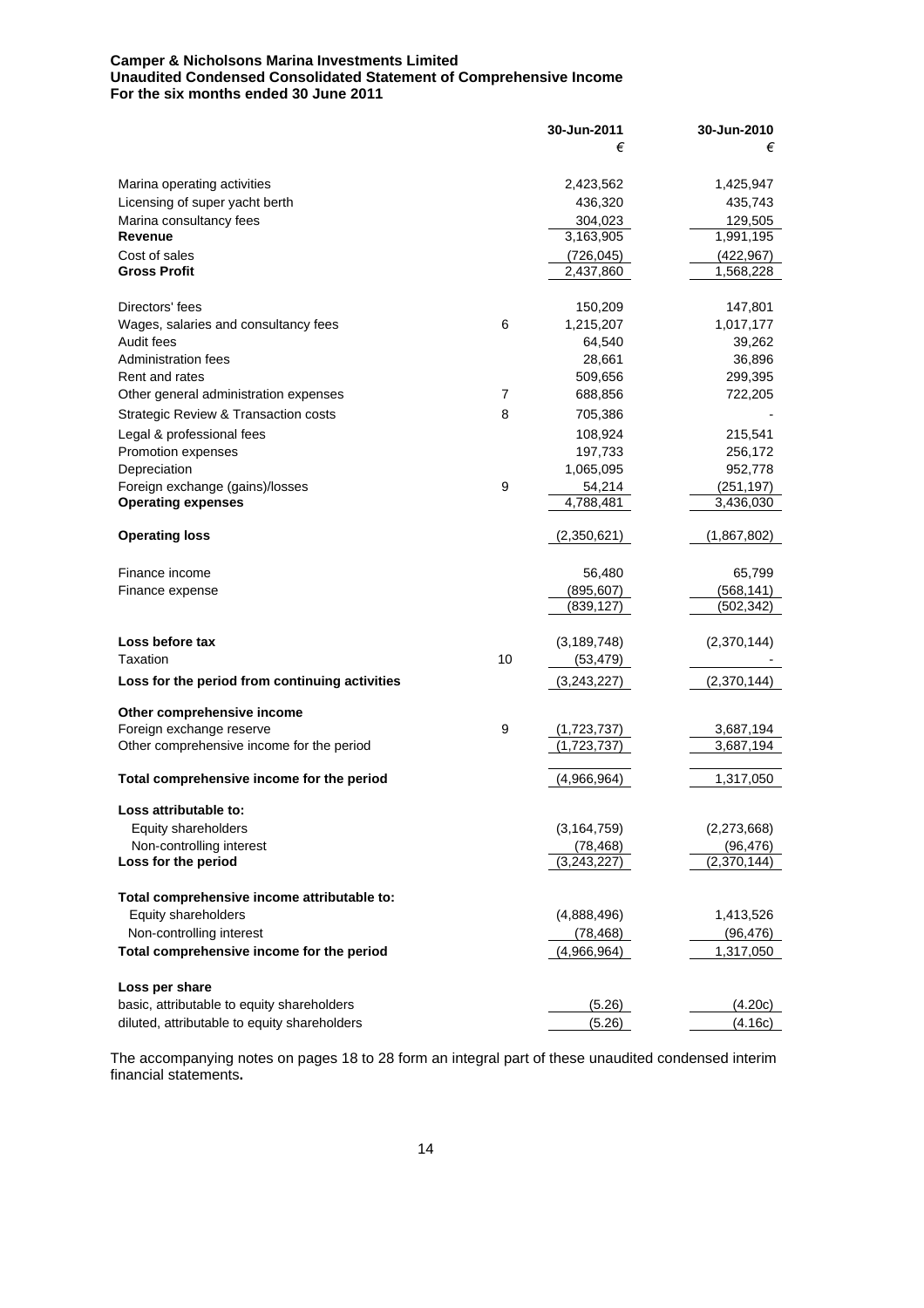## **Camper & Nicholsons Marina Investments Limited Unaudited Condensed Consolidated Statement of Changes in Equity For the six months ended 30 June 2011**

|                                                  | <b>Issued</b><br>Capital | <b>Fair Value</b><br><b>Share</b><br>Option<br><b>Reserve</b> | <b>Retained</b><br><b>Earnings</b> | Foreign<br><b>Exchange</b><br><b>Reserve</b> | Total         | Non-<br>controlling<br><b>Interest</b> | <b>Total</b><br><b>Equity</b> |
|--------------------------------------------------|--------------------------|---------------------------------------------------------------|------------------------------------|----------------------------------------------|---------------|----------------------------------------|-------------------------------|
|                                                  | €                        | €                                                             | €                                  | €                                            | €             | €                                      | €                             |
| 6 Months Ended 30 June 2010                      |                          |                                                               |                                    |                                              |               |                                        |                               |
| At 1 January 2010                                | 48,653,795               | 78,957                                                        | (8,533,082)                        | 735,321                                      | 40,934,991    | 1,049,086                              | 41,984,077                    |
| Total comprehensive income for the period        |                          |                                                               |                                    |                                              |               |                                        |                               |
| Loss for the period                              |                          |                                                               | (2,273,668)                        |                                              | (2,273,668)   | (96, 476)                              | (2,370,144)                   |
| Other comprehensive income                       |                          |                                                               |                                    |                                              |               |                                        |                               |
| Foreign currency<br>translation differences      |                          |                                                               |                                    | 3,687,194                                    | 3,687,194     |                                        | 3,687,194                     |
| At 30 June 2010                                  | 48,653,795               | 78,957                                                        | (10, 806, 750)                     | 4,422,515                                    | 42,348,517    | 952,610                                | 43,301,127                    |
| 6 Months Ended 30 June 2011<br>At 1 January 2011 | 49,631,877               | 78,957                                                        | (14, 282, 145)                     | 2,726,687                                    | 38, 155, 376  | 732,186                                | 38,887,562                    |
| Elimination of share<br>option reserve           | 78,957                   | (78, 957)                                                     |                                    |                                              |               |                                        |                               |
| Total comprehensive income for the period        |                          |                                                               |                                    |                                              |               |                                        |                               |
| Loss for the period                              |                          |                                                               | (3, 164, 759)                      |                                              | (3, 164, 759) | (78, 468)                              | (3,243,227)                   |
| Other comprehensive income                       |                          |                                                               |                                    |                                              |               |                                        |                               |
| Foreign currency<br>translation differences      |                          |                                                               |                                    | (1,723,737)                                  | (1,723,737)   |                                        | (1,723,737)                   |
| At 30 June 2011                                  | 49,710,834               | $\overline{\phantom{a}}$                                      | (17, 446, 904)                     | 1,002,950                                    | 33,266,880    | 653,718                                | 33,920,598                    |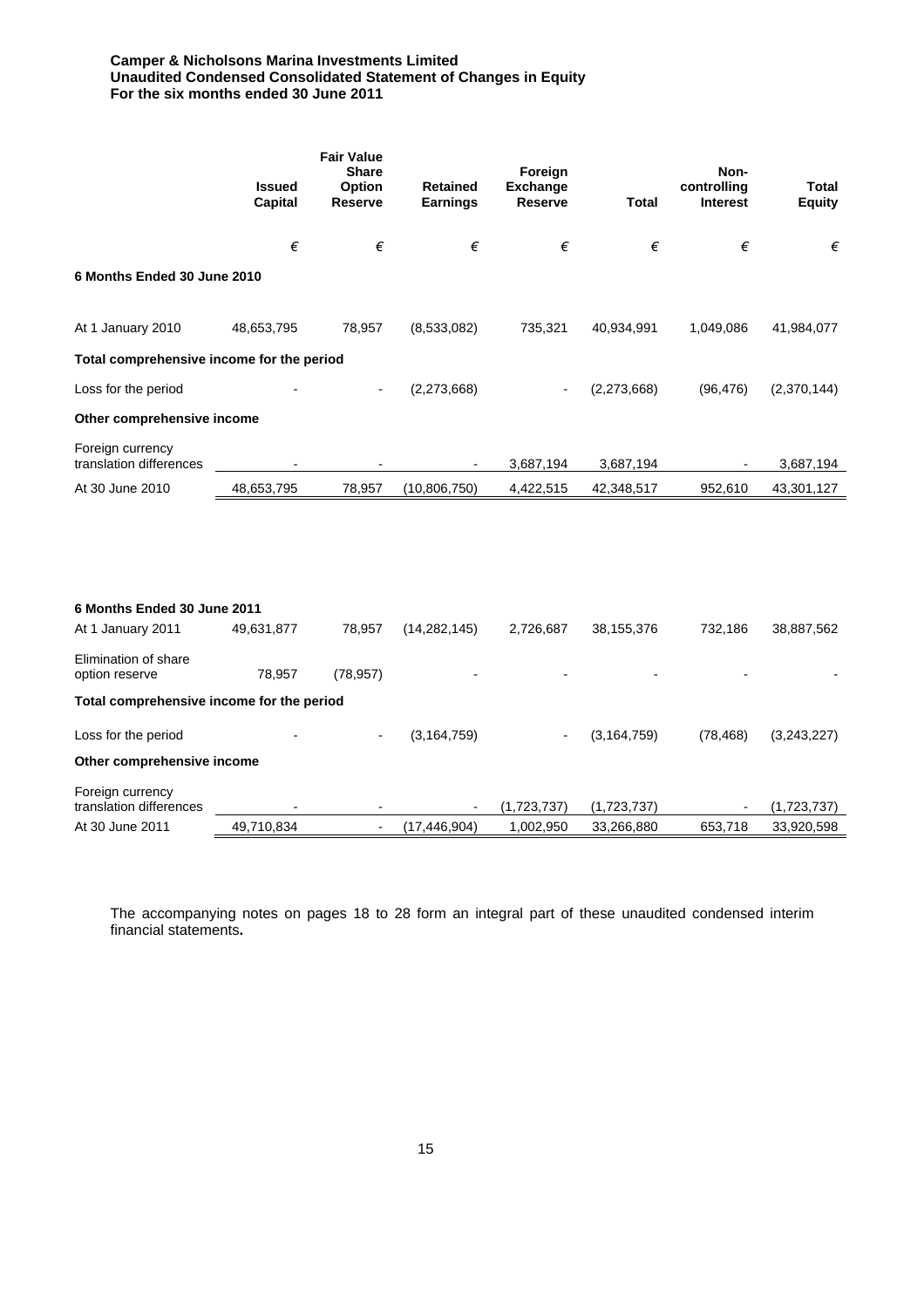## **Camper & Nicholsons Marina Investments Limited Unaudited Condensed Consolidated Statement of Financial Position As at 30 June 2011**

|                                                   | <b>Notes</b> | 30-Jun-2011    | 31-Dec-2010    |
|---------------------------------------------------|--------------|----------------|----------------|
|                                                   |              | €              | €              |
| Non current assets                                |              |                |                |
| Property, plant & equipment                       | 11           | 44,112,974     | 47,642,873     |
| Cash pledge                                       | 13           | 2,724,368      | 1,983,000      |
| Goodwill                                          |              | 10,976,014     | 10,976,014     |
|                                                   |              | 57,813,356     | 60,601,887     |
| <b>Current assets</b>                             |              |                |                |
| Trade and other receivables                       |              | 1,759,311      | 2,016,208      |
| Cash and cash equivalents                         | 14           | 8,429,118      | 10,759,421     |
|                                                   |              | 10,188,429     | 12,775,629     |
| <b>TOTAL ASSETS</b>                               |              | 68,001,785     | 73,377,516     |
| <b>Current Liabilities</b>                        |              |                |                |
| Trade and other payables                          |              | 4,699,379      | 3,066,571      |
| Loans repayable within one year                   | 16           | 1,758,450      | 1,474,360      |
|                                                   |              | 6,457,829      | 4,540,931      |
| <b>TOTAL ASSETS LESS CURRENT LIABILITIES</b>      |              | 61,543,956     | 68,836,585     |
| <b>Non current liabilities</b>                    |              |                |                |
| Loans repayable after more than one year          | 16           | 16,021,178     | 17, 151, 463   |
| Unsecured 7% Bond                                 | 15           | 11,602,180     | 11,586,647     |
| Other payables                                    |              |                | 1,210,913      |
|                                                   |              | 27,623,358     | 29,949,023     |
|                                                   |              |                |                |
| <b>NET ASSETS</b>                                 |              | 33,920,598     | 38,887,562     |
| <b>Equity attributable to equity shareholders</b> |              |                |                |
| <b>Issued capital</b>                             |              | 49,710,834     | 49,631,877     |
| <b>Retained loss</b>                              |              | (17, 446, 904) | (14, 282, 145) |
| Fair value share option reserve                   |              |                | 78,957         |
| Foreign exchange reserve                          |              | 1,002,950      | 2,726,687      |
|                                                   |              | 33,266,880     | 38,155,376     |
| <b>Non-controlling interest</b>                   |              | 653,718        | 732,186        |
| <b>Total equity</b>                               |              | 33,920,598     | 38,887,562     |
| Net Assets per share:                             |              |                |                |
| basic, attributable to ordinary equity shares     |              | 55.28c         | 63.40c         |
| diluted, attributable to ordinary equity shares   |              | 55.28c         | 63.40c         |

The financial statements on pages 14 to 28 were approved by the Board of Directors on 19 September 2011

Sir C Lewinton, Chairman

T C Ash, Director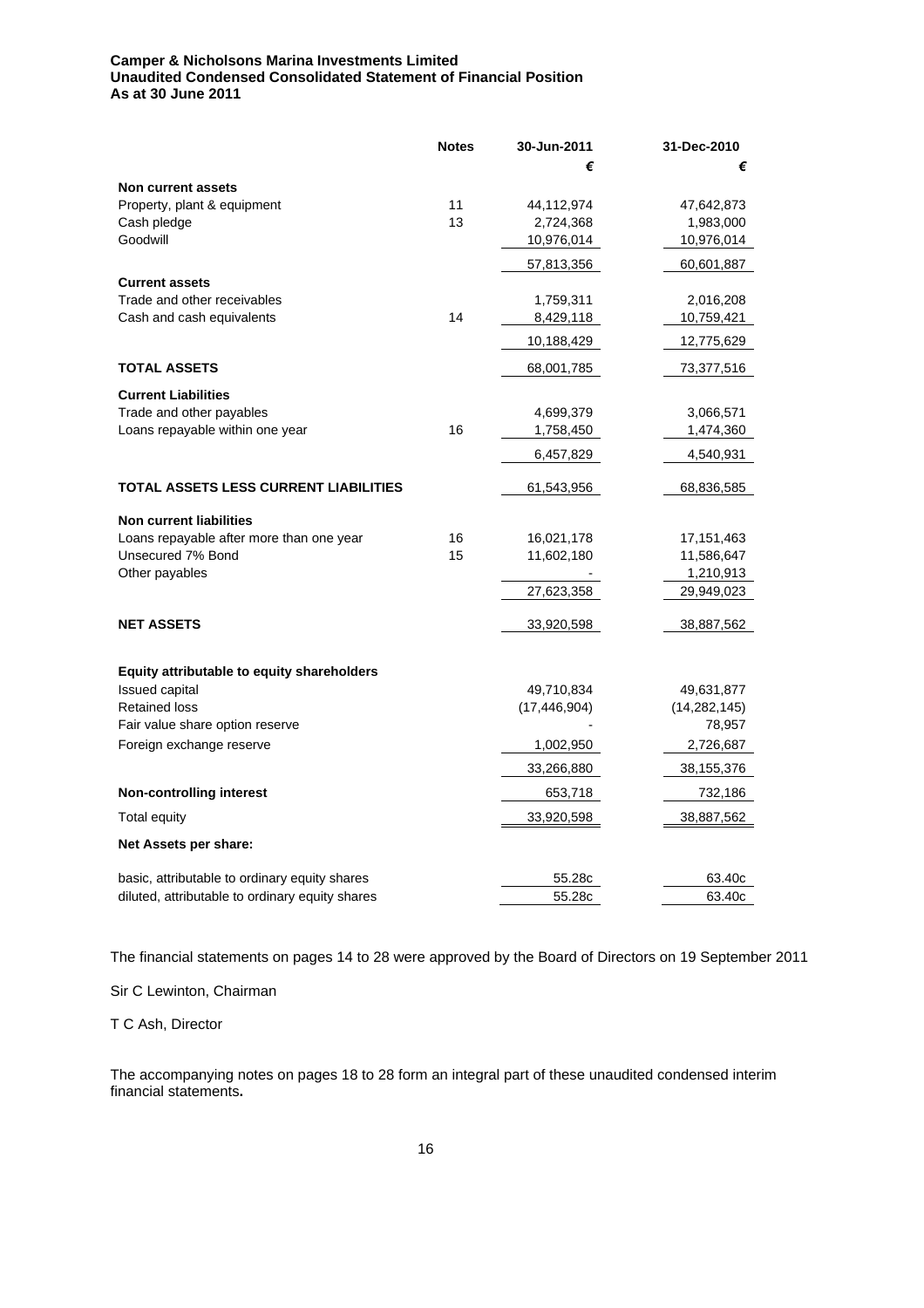## **Camper & Nicholsons Marina Investments Limited Unaudited Condensed Consolidated Statement of Cash Flows For the six months ended 30 June 2011**

|                                                   | 30-Jun-2011<br>€ | 30-Jun-2010<br>€ |
|---------------------------------------------------|------------------|------------------|
|                                                   |                  |                  |
| Cash flows from operating activities              |                  |                  |
| Loss before taxation                              | (3, 189, 748)    | (2,370,144)      |
| Adjusted for:                                     |                  |                  |
| Finance income                                    | (56, 480)        | (65, 799)        |
| Finance expense                                   | 895,607          | 568,141          |
| Depreciation                                      | 1,065,095        | 952,778          |
| Unrealised foreign exchange loss/(gain)           | 21,585           | (325,000)        |
|                                                   | (1,263,941)      | (1,240,024)      |
| Decrease/(Increase)/ in receivables               | 182,065          | (144, 590)       |
| Increase in payables                              | 502,316          | 263,444          |
| Income tax expense                                | (53, 479)        | (106, 013)       |
| Net cash flows from operating activities          | (633,039)        | (1,227,183)      |
| Cash flow from investing activities               |                  |                  |
| Acquisition of property, plant & equipment        | (334, 601)       | (3,966,019)      |
| Disposals of property plant and equipment         | 162,813          | 144,272          |
| Interest received                                 | 56,480           | 65,799           |
| Net cash flows from investing activities          | (115, 308)       | (3,755,948)      |
| Cash flows from financing activities              |                  |                  |
| Proceeds of borrowings                            | 781,611          | 2,371,865        |
| Net proceeds of Bond issue                        |                  | 11,570,986       |
| Increase in cash pledge                           | (741, 368)       |                  |
| Repayment of borrowings                           | (698, 103)       | (4, 170, 157)    |
| Interest paid                                     | (902, 511)       | (568, 141)       |
| Net cash flows from financing activities          | (1,560,371)      | 9,204,553        |
|                                                   |                  |                  |
| Net decrease in cash and cash equivalents         | (2,308,718)      | 4,221,422        |
| Opening cash and cash equivalents                 | 10,759,421       | 10,314,872       |
| Effect of exchange rate fluctuations on cash held | (21, 585)        | 325,000          |
| Closing cash and cash equivalents                 | 8,429,118        | 14,861,294       |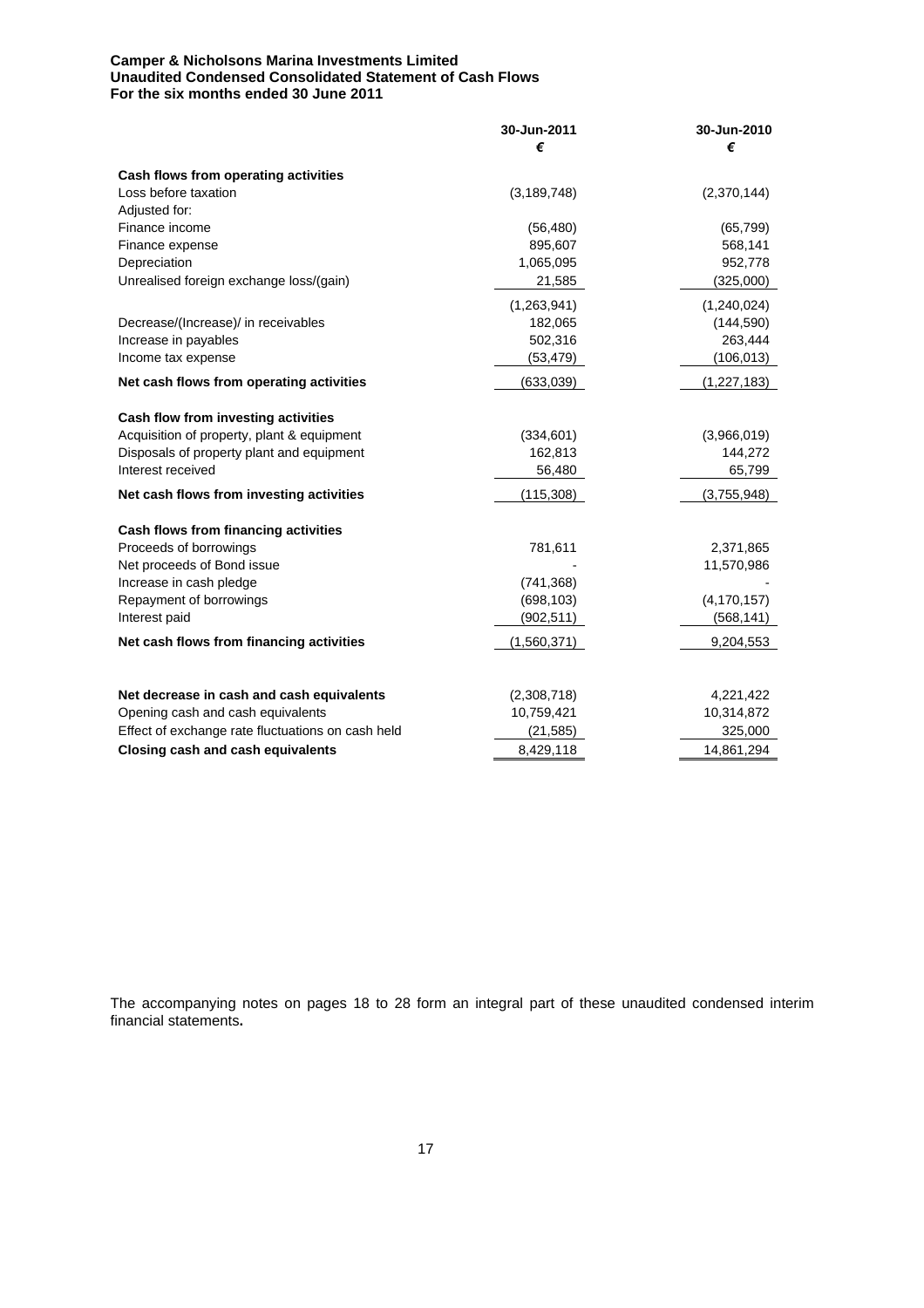## **1. Corporate Information**

Camper & Nicholsons Marina Investments Limited ("the Company") is a limited liability company, incorporated and domiciled in Guernsey, whose shares are publicly traded on the AIM Market.

The principal activity of the Company, and its subsidiaries (together the "Group") and jointly controlled entity is the acquisition, development, redevelopment and operation of an international portfolio of both new and existing marinas and related real estate primarily in the Mediterranean, the United States and the Caribbean. The Company continues to develop its third party marina management and consulting business.

The Unaudited Condensed Consolidated Interim Financial Statements of the Group and jointly controlled entity for the 6 months ended 30 June 2011 were authorised for issue in accordance with a resolution of the directors on 19 September 2011.

## **2. Basis of preparation and accounting policies**

The Unaudited Condensed Consolidated Interim Financial Statements of the Group and jointly controlled entity for the 6 months ended 30 June 2011 have been prepared in accordance with IAS 34: *Interim Financial Reporting*. They do not include all of the information required for full financial statements and should be read in conjunction with the consolidated financial statements of the Group for the year ended 31 December 2010.

The accounting policies applied by the Group and jointly controlled entity in the Unaudited Condensed Consolidated Interim Financial Statements are the same as those applied by the Group in its consolidated financial statements for the year ended 31 December 2010.

## **3. Estimates**

The preparation of interim financial statements requires management to make judgements, estimates and assumptions that affect the application of accounting policies and the reported amounts of assets and liabilities, income and expense. Actual results may differ from these estimates.

In preparing these Unaudited Condensed Consolidated Interim Financial Statements, the significant judgements made by management in applying the Group and the jointly controlled entity's accounting policies and the key sources of estimation uncertainty were the same as those that applied to the consolidated financial statements as at and for the year ended 31 December 2010.

### **4. Seasonality of operations**

Marinas derive their income from several sources some of which will produce greater revenues during the summer months and while these seasonally-affected sources are generally relatively small in relation to the overall level of sales they can make an important contribution to profitability. The timing of long term berth sales, which are neither seasonal by nature nor capable of accurate prediction, can have a more significant impact on the level of both sales and profits.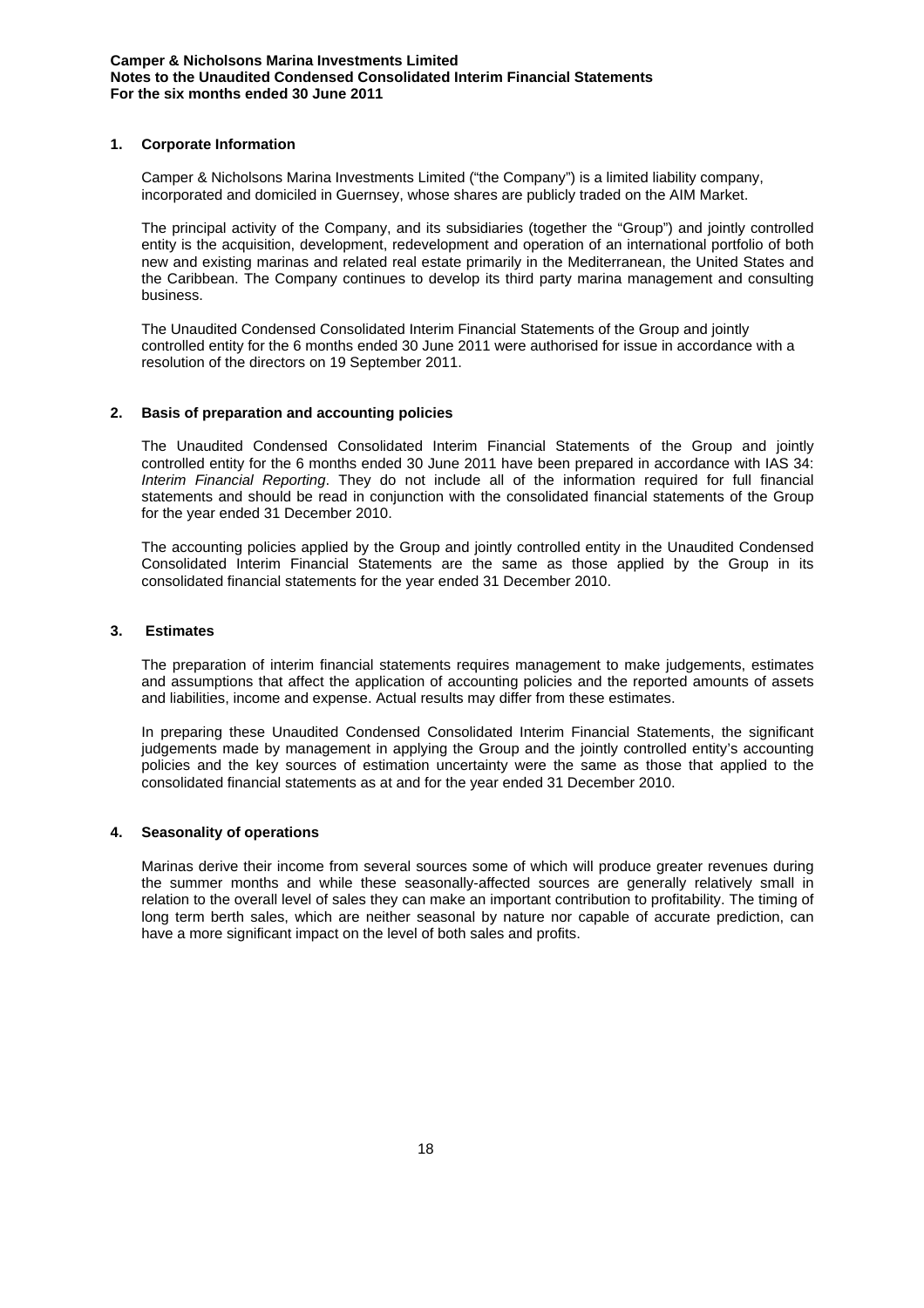## **5. Segmental reporting**

Under the "management approach" to segmental reporting, the Company believes there are two separately reportable segments to its business, Marina operations and Marina consultancy. These two operating segments are managed separately as they have different resource and capital requirements. A summary of the business operations in each of these two operating segments is given below:

*Marina operations:* ownership and operation of high quality marina facilities providing berthing and ancillary services for yachts and super yachts.

*Marina consultancy:* provision, through multi year contracts, of a range of services, including consultancy, to third party marinas.

The results for these two segments for the 6 months ended 30 June 2011 are set out below:-

|                                                           | Marina      | Marina      | Parent      |               |
|-----------------------------------------------------------|-------------|-------------|-------------|---------------|
| €                                                         | Operations  | Consultancy | Company     | Totals        |
| For the 6 months ended 30 June 2011                       |             |             |             |               |
| Revenues from external customers                          | 2,859,882   | 304,023     |             | 3,163,905     |
| Intersegment revenues                                     |             | 1,204,812   |             | 1,204,812     |
| Interest revenue                                          | 38,315      | 233         | 17,932      | 56,480        |
| Interest expense                                          | (847, 186)  | (14, 902)   | (33,519)    | (895, 607)    |
| Depreciation & amortisation                               | 1,021,645   | 43,450      |             | 1,065,095     |
| Reportable segment profit/(loss)                          | (1,562,923) | 118,412     | (1,745,237) | (3, 189, 748) |
| Expenditures for reportable segment non<br>current assets | 365,298     | 18,826      |             | 384,124       |
| For the 6 months ended 30 June 2010                       |             |             |             |               |
| Revenues from external customers                          | 1,861,690   | 129,505     |             | 1,991,195     |
| Intersegment revenues                                     |             | 1,319,563   |             | 1,319,563     |
| Interest revenue                                          | 59,161      | 720         | 5,918       | 65,799        |
| Interest expense                                          | (541, 932)  | (30, 730)   | 4,521       | (568, 141)    |
| Depreciation & amortisation                               | 914,347     | 38,431      |             | 952,778       |
| Reportable segment profit/(loss)                          | (1,703,425) | 278,220     | (944, 939)  | (2,370,144)   |
| Expenditures for reportable segment non<br>current assets | 5,029,300   | 21,835      |             | 5,051,135     |

## **Reconciliation of reportable segment revenues and profit and loss**

|                                               | 30-Jun-2011   | 30-Jun-2010 |
|-----------------------------------------------|---------------|-------------|
| <b>Revenues</b>                               |               |             |
| Total revenues for reportable segments        | 4,368,717     | 3,310,758   |
| Elimination of inter-segment revenues         | (1,204,812)   | (1,319,563) |
| Group revenues                                | 3,163,905     | 1,991,195   |
| <b>Profit &amp; loss</b>                      |               |             |
| Total profit and loss for reportable segments | (1,444,511)   | (1,425,205) |
| Other profit or loss                          | (1,745,237)   | (944, 939)  |
| Group loss                                    | (3, 189, 748) | (2,370,144) |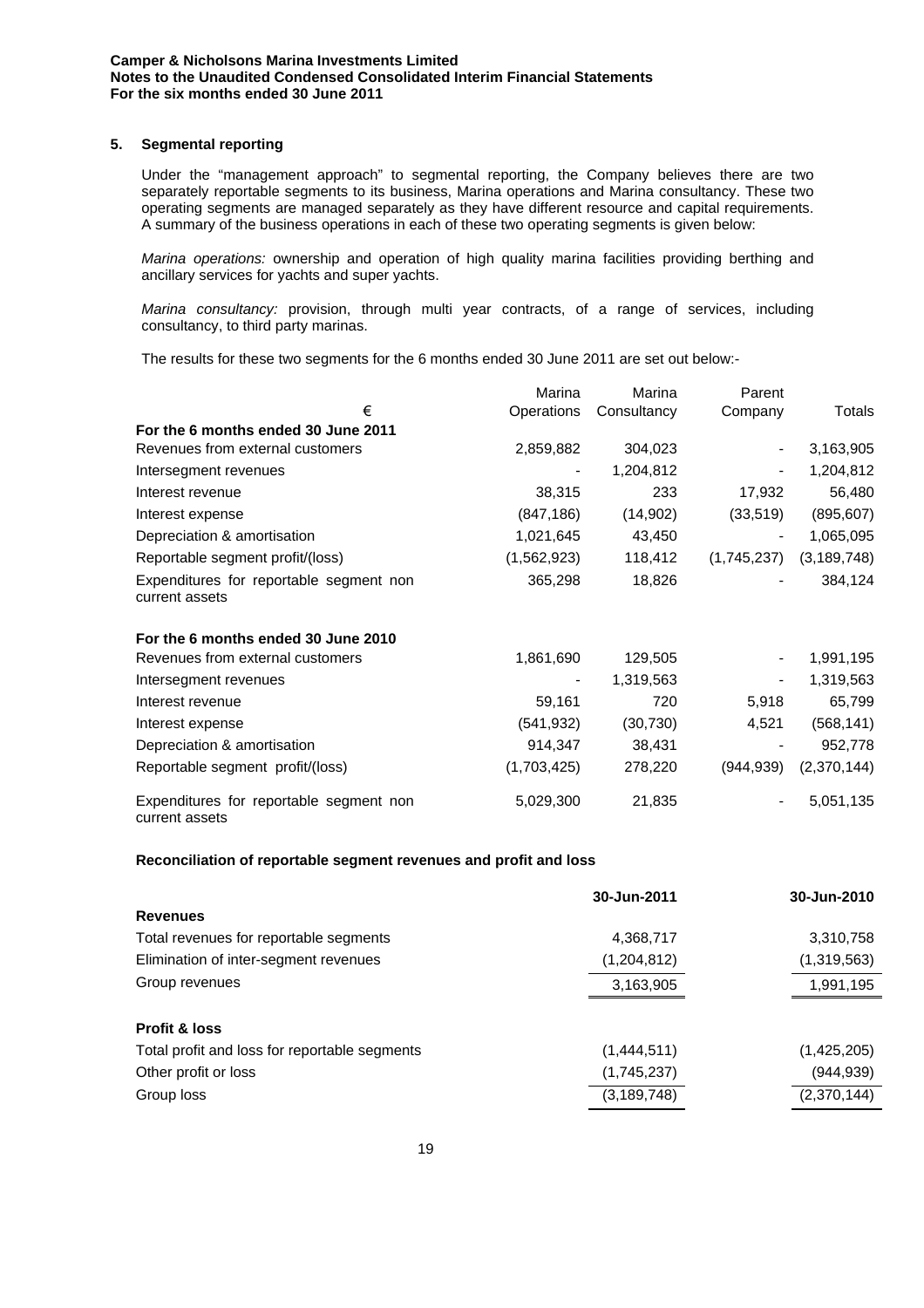### **6. Wages, salaries and consultancy fees**

|                           | 30-Jun-2011 | 30-Jun-2010 |
|---------------------------|-------------|-------------|
| <b>Marina Operations</b>  | 521,860     | 407.798     |
| <b>Marina Consultancy</b> | 728,532     | 632,333     |
| Own work capitalised      | (35, 185)   | (22.954)    |
| Total                     | 1,215,207   | 1.017.177   |

## **7. Other General Administration expenses**

|                                   | 30-Jun-2011 | 30-Jun-2010 |
|-----------------------------------|-------------|-------------|
|                                   | €           | €           |
|                                   |             |             |
| Communications including travel   | 124,610     | 140,280     |
| Repairs & maintenance             | 91,429      | 63,632      |
| Security                          | 68.104      | 45.973      |
| Insurance                         | 90,781      | 98,694      |
| Electricity, water & gas          | 99.010      | 67,928      |
| Printing stationery & postage     | 32,033      | 26,733      |
| Bank charges                      | 29.098      | 23.279      |
| Bad debt (write back) / provision | (21, 120)   | 60,588      |
| Other                             | 174,911     | 195,098     |
| Total                             | 688,856     | 722,205     |

## **8. Strategic Review and Transaction costs**

|                          | 30-Jun-2011 | 30-Jun-2010 |
|--------------------------|-------------|-------------|
| <b>Strategic Review</b>  | 475.359     |             |
| <b>Transaction costs</b> | 230,027     |             |
| Total                    | 705,386     | -           |

On 16 March 2011, when the Company released its results for the year ended 31 December 2010, it announced also that CBRE had been appointed to carry out a Strategic Review of the business. Significant work was undertaken on this during the first half of 2011 and it was concluded in August with a significant investment in the Company by First Eastern Marina Investments Limited and the formation of a new joint venture by the two parties to access the fast growing Asian market.

During the period, the Group also completed the transaction whereby the Company's 45% equity interest in IC Cesme Marina Yatirim Turizm ve Isletmeleri Sirketi ("IC Cesme") was sold to its' principal subsidiary, Grand Harbour Marina plc ("GHM"). The transaction costs above include the costs of both the Company and GHM for this related party transaction.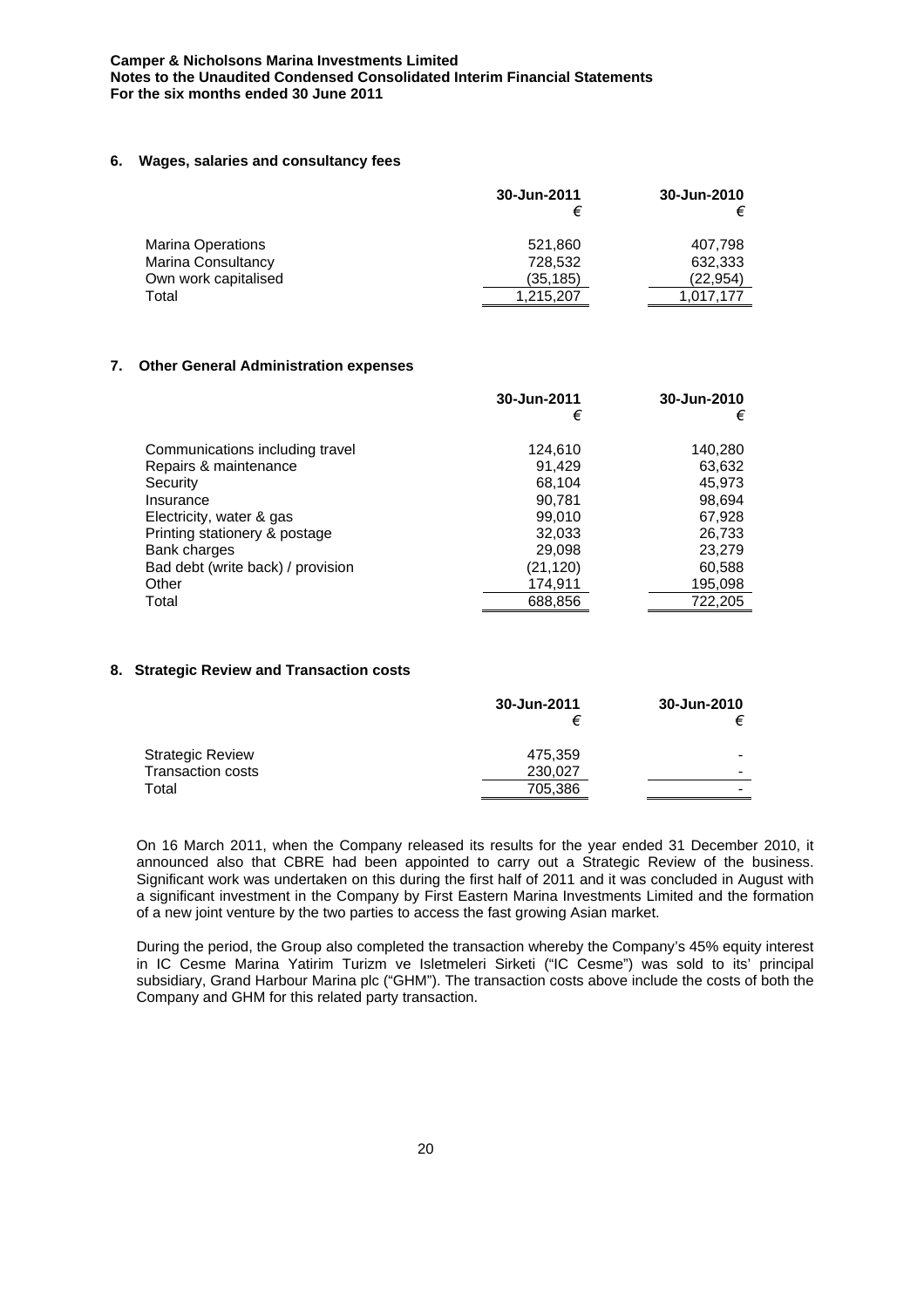## **9. Foreign Exchange**

As an international operation with marinas in three different countries, the Group has exposure to three primary causes of exchange gains and losses. Where Group companies have cash or debt balances in currencies other than their functional currency, an exchange gain or loss is recognised with changes in the exchange rate between the recording date and the period end date. In addition, where a transaction is completed in a currency other than the functional currency, a realised gain or loss will occur if the exchange rate changes between the time that the invoice is recorded and when it is paid. These realised gains and losses are expensed in the Group's Unaudited Condensed Consolidated Statement of Comprehensive Income.

Unrealised exchange gains and losses arising from the impact of changing exchange rates on the consolidated value of the assets and liabilities in a Group business having a functional currency other than Euros are classified as Other Comprehensive Income in the Group's Unaudited Condensed Consolidated Statement of Comprehensive Income.

The figures reported for these elements of exchange gain and loss are shown in the tables below.

|                                                        | 30-Jun-2011 | 30-Jun-2010 |
|--------------------------------------------------------|-------------|-------------|
| Foreign exchange (charge)/credit in operating expenses | (54,214)    | 251,197     |

In the current period the majority of the exchange loss arose in the Company due to the impact on the US\$ and Sterling cash balances of the strengthening Euro. In the comparative period effectively all of the exchange gain arose in the Company due to the impact on the US\$ cash balances and the Sterling loan of the weakening Euro.

|                                                          | 30-Jun-2011<br>€ | 30-Jun-2010<br>€ |
|----------------------------------------------------------|------------------|------------------|
| Other Comprehensive Income relates to the<br>following:- |                  |                  |
| Camper & Nicholsons Grenada Limited                      | (1,703,125)      | 3,819,071        |
| Other                                                    | (20, 612)        | (131,877)        |
|                                                          | (1,723,737)      | 3,687,194        |
| €:\$ at start of period                                  | 1.3362           | 1.4406           |
| €:\$ at end of period                                    | 1.4452           | 1.2271           |

Other Comprehensive Income, which is equivalent to the change in value of the foreign exchange reserve in the Group's Unaudited Condensed Consolidated Statement of Financial Position, arises from the change in the value of consolidated assets and liabilities in currencies other than Euros arising from the change in exchange rate over the period. During the current and comparative period, Other Comprehensive Income relates primarily to Camper & Nicholsons Grenada Limited as a result of the US Dollar strengthening by 15% against the Euro in the first half of 2010 and weakened by 8% in the first half of 2011.

## **10. Taxation**

The company, Camper & Nicholsons Marina Investments Ltd is a Guernsey Exempt Company and is therefore not subject to taxation on its income, other than an annual exempt fee of £600, under the Income Tax (Exempt Bodies) (Guernsey) Ordinance, 1989.

The taxation charge shown in these accounts is the aggregate of taxation payable by subsidiaries and the Group's share of taxation of the jointly controlled entity.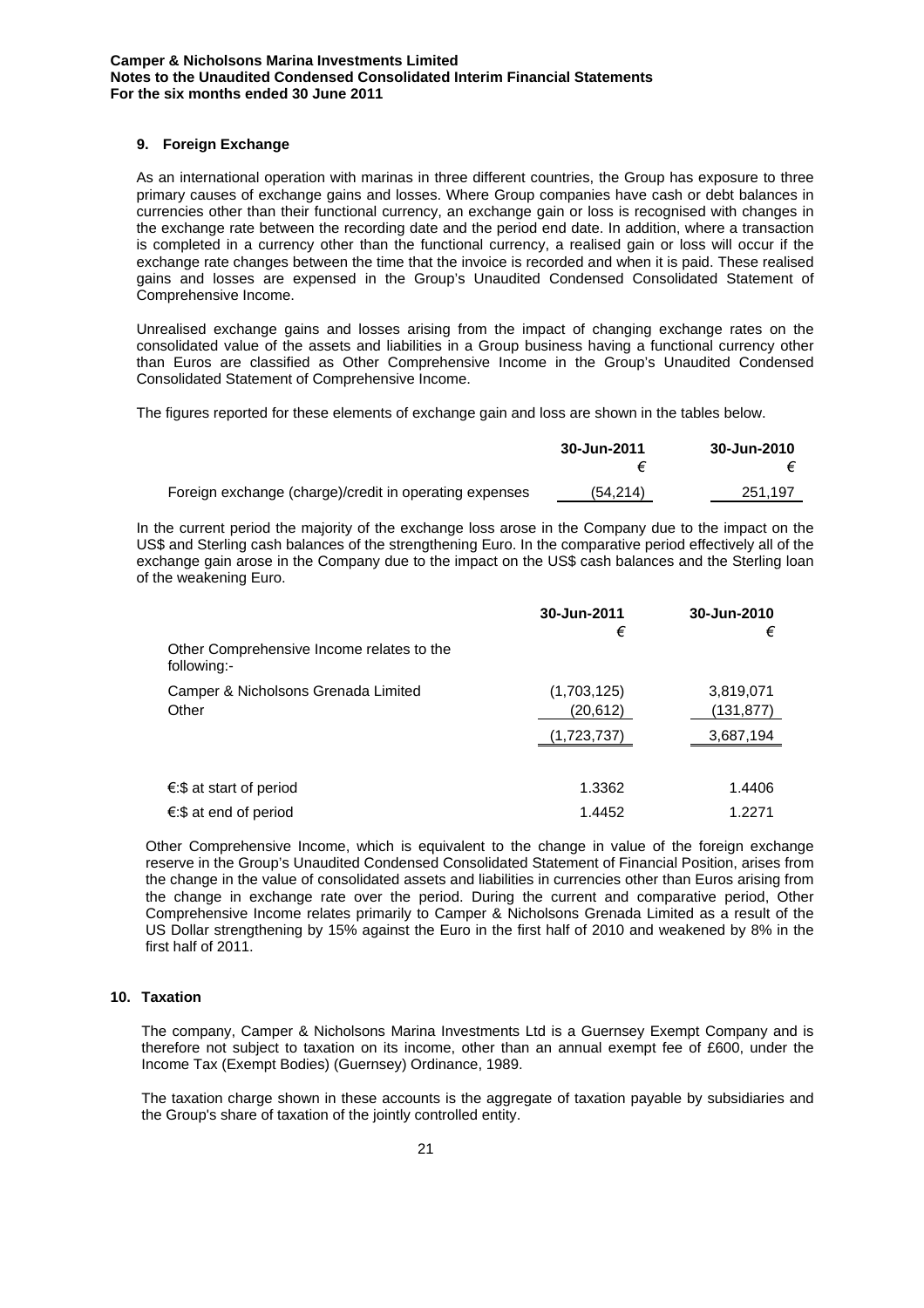# **11. Property, plant and equipment**

|                           |                           |                                               | <b>Office</b>               |                          |                              |              |
|---------------------------|---------------------------|-----------------------------------------------|-----------------------------|--------------------------|------------------------------|--------------|
|                           | <b>Marina</b><br>Develop. | <b>Deferred</b><br>super yacht<br>berth costs | furniture<br>&<br>equipment | <b>Motor</b><br>vehicles | Leasehold<br><b>Property</b> | <b>Total</b> |
|                           | €                         | €                                             | €                           | €                        | €                            | €            |
| Cost:                     |                           |                                               |                             |                          |                              |              |
| Period ended 30 June 2011 |                           |                                               |                             |                          |                              |              |
| At 1 January 2011         | 46,983,445                | 527,771                                       | 4,977,868                   | 79,448                   | 256,871                      | 52,825,403   |
| Additions                 | 329,055                   |                                               | 55,069                      |                          |                              | 384,124      |
| Deferred costs            | (14, 409)                 | 14,409                                        |                             |                          |                              |              |
| Expensed                  | (169, 763)                |                                               |                             |                          |                              | (169, 763)   |
| <b>Disposals</b>          |                           |                                               | (8,090)                     |                          |                              | (8,090)      |
| Exchange adj to closing   |                           |                                               |                             |                          |                              |              |
| rate                      | (2,626,409)               |                                               | (316, 247)                  | (2,731)                  |                              | (2,945,387)  |
| As at 30 June 2011        | 44,501,919                | 542,180                                       | 4,708,600                   | 76,717                   | 256,871                      | 50,086,287   |
| Depreciation:             |                           |                                               |                             |                          |                              |              |
| Period ended 30 June 2011 |                           |                                               |                             |                          |                              |              |
| At 1 January 2011         | 3,480,537                 | 3,613                                         | 1,644,208                   | 27,425                   | 26,747                       | 5,182,530    |
| Depreciation charge       | 606,486                   |                                               | 444,431                     | 7,489                    | 6,689                        | 1,065,095    |
| Deferred costs            | (865)                     | 865                                           |                             |                          |                              |              |
| Expensed                  | (10, 186)                 |                                               |                             |                          |                              | (10, 186)    |
| <b>Disposals</b>          |                           |                                               | (4, 854)                    |                          |                              | (4, 854)     |
| Exchange adj to closing   |                           |                                               |                             |                          |                              |              |
| rate                      | (141, 820)                |                                               | (115, 744)                  | (1,708)                  |                              | (259, 272)   |
| As at 30 June 2011        | 3,934,152                 | 4,478                                         | 1,968,041                   | 33,206                   | 33,436                       | 5,973,313    |
|                           |                           |                                               |                             |                          |                              |              |
| <b>Net Book Value</b>     |                           |                                               |                             |                          |                              |              |
| As at 30 June 2011        | 40,567,767                | 537,702                                       | 2,740,559                   | 43,511                   | 223,435                      | 44,112,974   |
| As at 31 December 2010    | 43,502,908                | 524,158                                       | 3,333,660                   | 52,023                   | 230,124                      | 47,642,873   |

It is the Directors' belief that, in the medium term, with the expected levels of cash flow and profits which the business will generate, it is not appropriate to impair the value of property, plant and equipment.

## **12. Jointly Controlled Entity**

As reported in the 2010 Financial Statements, in March 2011 the Company agreed to sell its 45% beneficial equity investment in IC Cesme to its principal subsidiary, Grand Harbour Marina plc for consideration of €1.9 million and transfer of the beneficial ownership was completed in March 2011. Transfer of the legal ownership, which is subject to the approval of the competent authorities in Turkey and Isbank, the bank financing IC Cesme, had not been completed by 30 June 2011. The investment was sold at a price derived from an independent valuation completed by the Group's valuers, CBRE.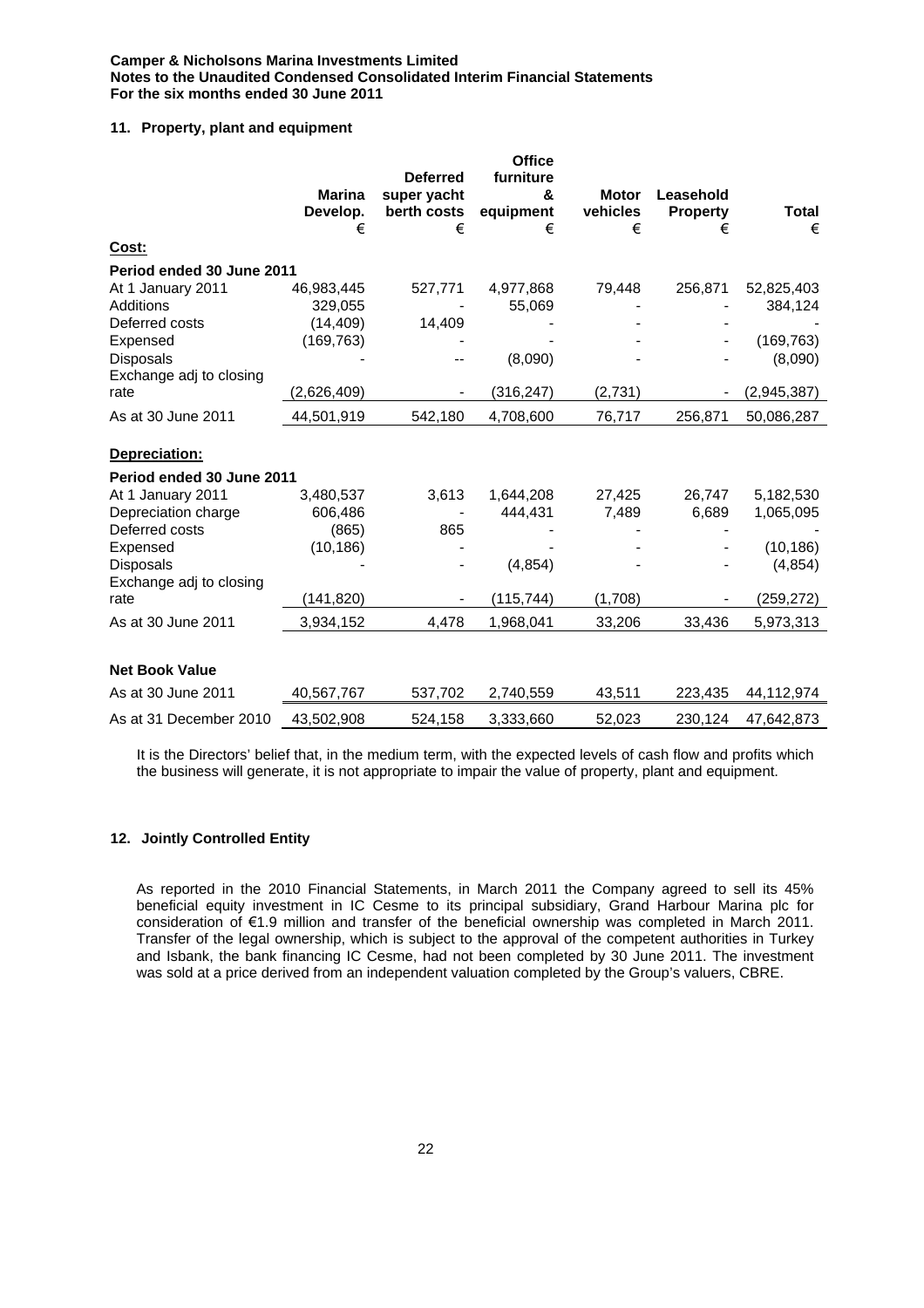## **13. Cash pledge**

As detailed in Note 16, the subordinated loan provided by Isbank to IC Cesme is secured against cash pledges made by the IC Cesme Marina shareholders. The Company's interest in IC Cesme Marina was sold to Grand Harbour Marina plc ("GHM") in March 2011. Part of the contractual terms of the sale required GHM to take over the Company's obligations to Isbank. At 30 June 2011 the Group's share of the cash pledge amounting to €2,724,368 (31 December 2010: €1,983,000) including interest added of €10,118 (31 December 2010: Nil) continued to be held in the Company's name but in line with the terms of the sale agreement, GHM has lodged an equivalent sum with the Company in anticipation of Isbank agreeing to substitute GHM for the Company in relation to the banking arrangements for IC Cesme.

## **14. Cash & Cash Equivalents**

|                                                  | 30-Jun-2011<br>€ | 31-Dec-2010 |
|--------------------------------------------------|------------------|-------------|
| Cash & Cash Equivalents comprise the following:- |                  |             |
| Cash at bank and in hand                         | 1,777,306        | 1,226,166   |
| Short term deposits                              | 6,651,812        | 9,533,255   |
|                                                  | 8,429,118        | 10,759,421  |

## **15. Unsecured Bond Issue**

During the period ended 30 June 2010, Grand Harbour Marina plc ("GHM") issued €10,000,000 bonds, with an over-allotment option of €2,000,000 bearing an interest rate of 7%, redeemable on 25 February 2020 and subject to an early redemption option that may be exercised by GHM between 2017 and 2020. GHM used part of the funds to repay the loan facility of €3.8m and €4.7m to acquire the Company's 45% beneficial investment in IC Cesme and to assume responsibility for the cash pledge deposited with Isbank to support the subordinated loan advanced to IC Cesme.

As at 30 June 2011 the outstanding balance related to these bonds was €11,602,180 (31 December 2010: €11,586,647) which can be analysed as shown in the table below:

|                                        | 30-Jun-2011 | 31-Dec-2010 |
|----------------------------------------|-------------|-------------|
|                                        |             |             |
| Proceeds from issue of unsecured bonds | 12,000,000  | 12,000,000  |
| <b>Issue costs</b>                     | (440, 336)  | (440, 336)  |
| Amortisation of transaction costs      | 42.516      | 26,983      |
| Balance at period end                  | 11,602,180  | 11,586,647  |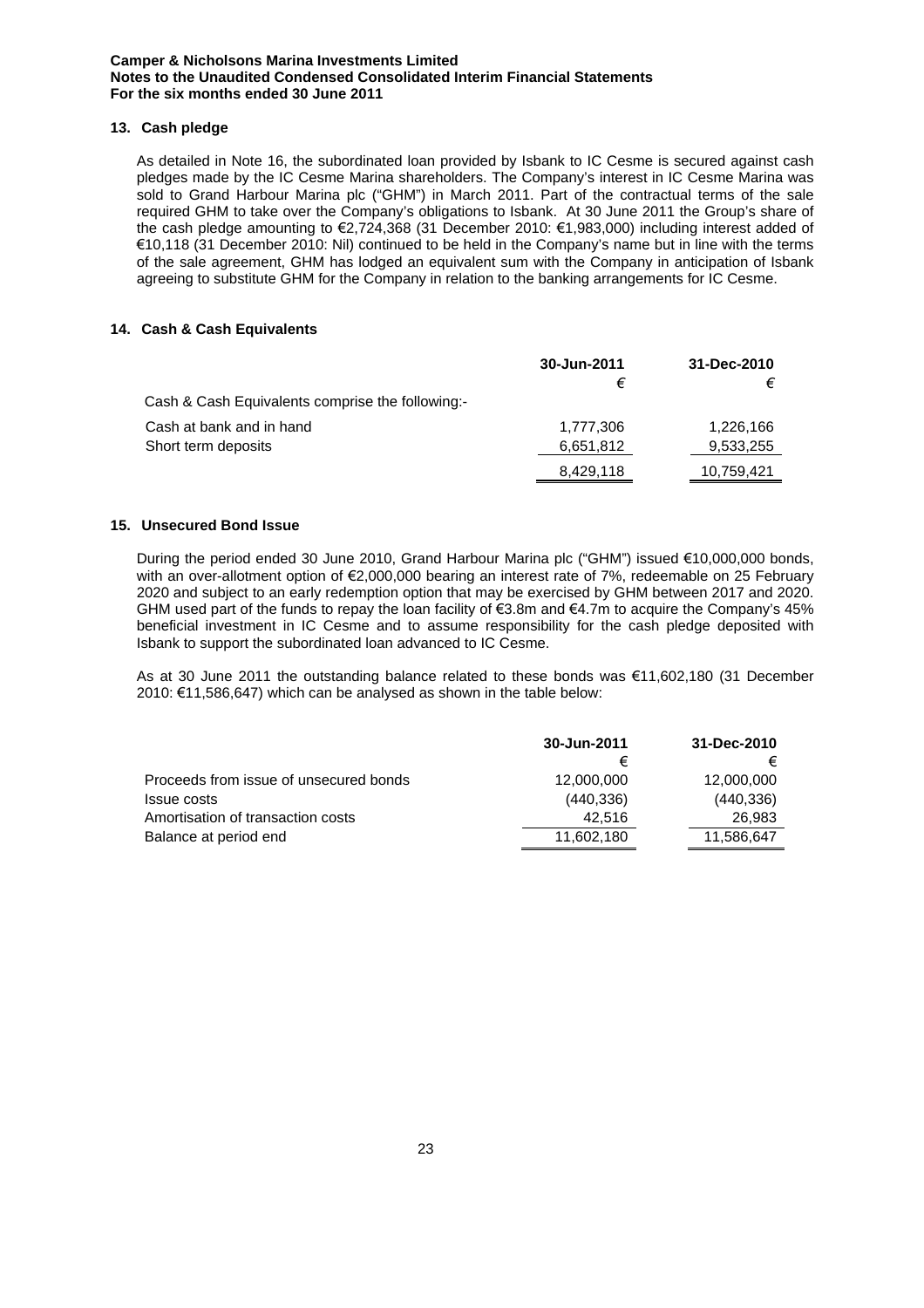## **16. Interest bearing loans and borrowings**

|                                    | At 30 June 2011 | At 31 Dec 2010 |
|------------------------------------|-----------------|----------------|
|                                    | €               | €              |
| Scotia Bank Loan A                 | 4,346,045       | 5,287,587      |
| Scotia Bank Loan B                 | 5,142,271       | 5,613,000      |
| Isbank Loan                        | 4,162,222       | 4,162,224      |
| <b>Isbank Subordinated Loan</b>    | 2,700,000       | 1,968,761      |
| Total Bank Loans                   | 16,350,538      | 17,031,572     |
| <b>Bank Overdrafts</b>             | 127,090         | 92,251         |
|                                    | 16,477,628      | 17,123,823     |
| Unsecured 7% Bond                  | 11,602,180      | 11,586,647     |
| Other Loan                         | 1,302,000       | 1,502,000      |
|                                    | 29,381,808      | 30,212,470     |
|                                    |                 |                |
| Repayable within one year          | 1,758,450       | 1,474,360      |
| Repayable after more than one year | 27,623,358      | 28,738,110     |
|                                    | 29,381,808      | 30,212,470     |

|                                    | <b>Interest</b><br>Rate at<br>30 June<br>2011 | <b>Interest</b><br>Rate at<br>31<br><b>December</b><br>2010 | <b>Due</b><br><b>Within 12</b><br>months | Due 1<br><b>July 2012</b><br>– 31 Dec<br>2013 | <b>Due 2014</b><br>& 2015 | <b>Due 2016</b><br>& 2017 | Due 2018.<br>2019, 2020 |
|------------------------------------|-----------------------------------------------|-------------------------------------------------------------|------------------------------------------|-----------------------------------------------|---------------------------|---------------------------|-------------------------|
|                                    | ℅                                             | %                                                           | €                                        | €                                             | €                         | €                         | €                       |
| Scotia Bank Loan A                 | 3.25%                                         | 3.39%                                                       | 576.700                                  | 1,747,575                                     | 2.021.770                 |                           |                         |
| Scotia Bank Loan B                 | 5.70%                                         | 5.70%                                                       |                                          | $\blacksquare$                                | 5,142,271                 |                           |                         |
| Isbank Loan<br>Isbank subordinated | 7.26%                                         | 6.52%                                                       | 244.837                                  | 734.510                                       | 979.346                   | 979.346                   | 1.224.183               |
| loan                               | 1.40%                                         | 1.40%                                                       | 158.823                                  | 476.470                                       | 635.294                   | 634.294                   | 704.119                 |
| Bank overdraft                     | 5.00%                                         | 5.50%                                                       | 127.090                                  |                                               |                           |                           |                         |
| Unsecured 7% Bond                  | 7.00%                                         | 7.00%                                                       |                                          |                                               |                           |                           | $-11,602,180$           |
| Other Loan                         | 6.73%                                         | 6.30%                                                       | 651,000                                  | 651,000                                       |                           |                           |                         |
| Total                              | n/a                                           | n/a                                                         | 1.758.450                                | 3.609.555                                     | 8,778,681                 | 1.614.640                 | 13.620.482              |

### **Security and maturity**:

The Scotia Bank loan in respect of Camper & Nicholsons Grenada Limited ("CNGL") is secured by:

- First ranking and continuing sum Demand Mortgage Debenture stamped for US\$15,000,000 or equivalent charge over the fixed assets, goodwill, and uncalled capital of the borrower and a floating charge over all other assets.

The loan has been shown in two parts as Scotia Bank Loan A and Loan B to reflect the different repayment profiles. Scotia Bank Loan A, originally for US\$7,500,000 is repayable in quarterly instalments that commenced at 30 June 2010 with the final payment due in June 2015. Scotia Bank Loan B for US\$7,500,000, on which the interest rate has been fixed at 5.7% as shown above, is the bullet payment due in June 2015.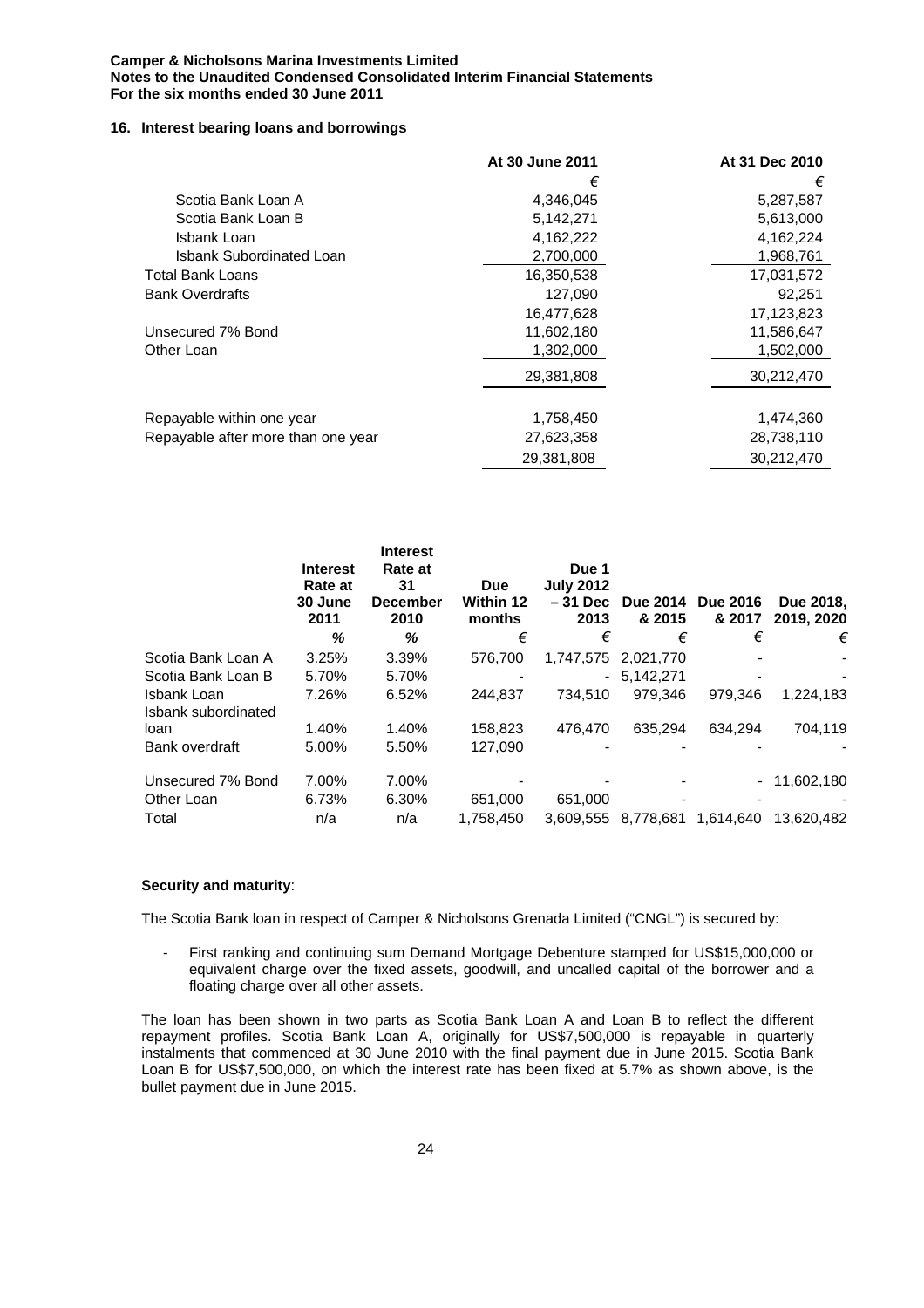## **16. Interest bearing loans and borrowings** (continued)

The Isbank loan is provided to IC Cesme in the form of a Term Facility Agreement ("Term Facility") in the amount of €9,249,386. This loan is repayable in semi annual instalments commencing in December 2011. In addition to the Term Facility, Isbank provided a loan in the form of a General Cash and Non-Cash Credit Agreement (the "Subordinated Loan") with a maximum facility of €6 million, now fully drawn down. The Subordinated Loan has been secured against cash pledges by the shareholders and is repayable commensurate with the Term Facility. The Group's unaudited condensed consolidated statement of financial position includes an appropriate percentage of the value of these loans from Isbank reflecting its shareholding % in IC Cesme. The Isbank loans are guaranteed by the shareholders as detailed in note 20.

The bank overdraft in respect of Grand Harbour Marina plc ("GHM") is secured by:

- a first general hypothec for €1,747,030 on overdraft basis over all assets, present and future given by Grand Harbour Marina plc; and
- a first special hypothec for €1,747,030 on overdraft basis over the temporary utile dominium for 99 years commencing from 2 June 1999 over the land measuring 1,410 square metres at Cottonera Waterfront Vittoriosa; and
- a pledge over cash balances held with HSBC Bank Malta plc for €100,000 in relation to GHM's bid for the Rhodes Mandraki Marina.

Details of the Grand Harbour Marina 7% unsecured bond are given in Note 15.

The Other Loan is secured by a share charge in favour of the lender over the shares that the Company or its subsidiary owns in Camper & Nicholsons Marinas International Limited.

### **17. Share based payments**

The company granted an option to each of its placing agents, Arbuthnot Securities Limited and Cantor Fitzgerald Europe, in respect of the share issue at Listing in January 2007, to subscribe for up to 250,000 ordinary shares each at a price of €1 each at any time between the first and fourth anniversaries of the admission for listing of the company's shares on the AIM market on 29th January 2007. The options were not exercised prior to their expiry date and the value at which they were recognised in the cost of equity, €78,957, has been transferred from the Fair Value Share Option Reserve to Issued Capital during the period under review.

## **18. Subsidiaries and joint ventures**

|                                               | <b>Activity</b>         | <b>Country of</b><br>Incorporation | % Equity<br><b>Interest</b> |
|-----------------------------------------------|-------------------------|------------------------------------|-----------------------------|
| <b>Subsidiaries</b>                           |                         |                                    |                             |
| Camper & Nicholsons Marinas (Malta) Ltd       | Investment Holding      | Malta                              | 100.00                      |
| Camper & Nicholsons Caribbean Holdings Ltd    | Investment Holding      | <b>Bahamas</b>                     | 100.00                      |
| Camper & Nicholsons Grenada Ltd               | <b>Property Holding</b> | Grenada                            | 100.00                      |
| Camper & Nicholsons Grenada Services Ltd      | Marina Operator         | Grenada                            | 100.00                      |
| Grand Harbour Marina plc                      | Marina Operator         | Malta                              | 79.17                       |
| Camper & Nicholsons Marinas International Ltd | Investment Management   | Malta                              | 100.00                      |
| Camper & Nicholsons Marinas Ltd               | Investment Management   | UK.                                | 100.00                      |
| <b>Jointly Controlled Entity</b>              |                         |                                    |                             |
| IC Cesme Marina Yatirim Turizm ve Isletmeleri |                         |                                    |                             |
| Sirketi                                       | Marina Operator         | Turkev                             | 45.00                       |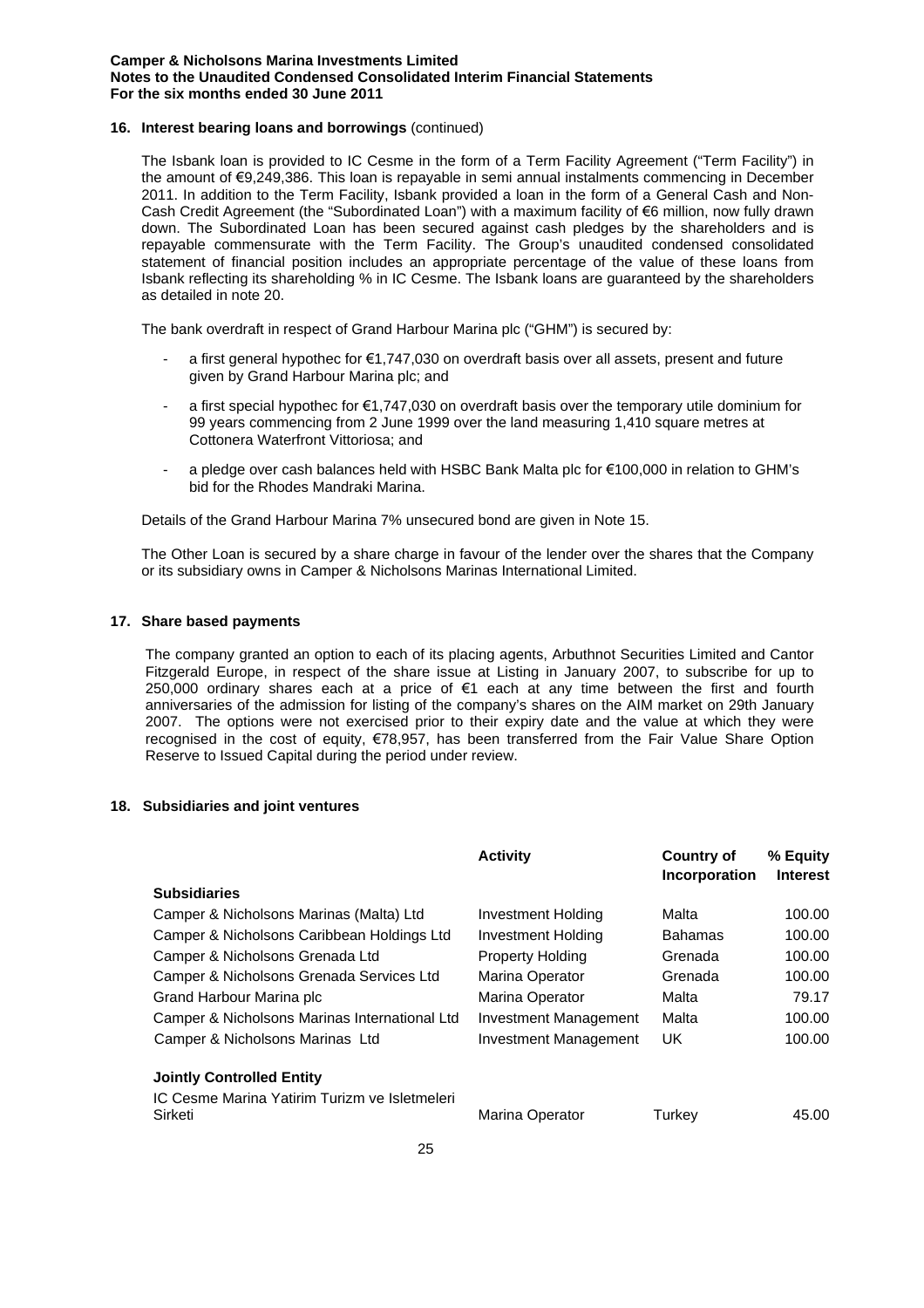## **19. Non-controlling Interest**

The non-controlling interest is all attributable to the 20.83% non-controlling shareholding in Grand Harbour Marina plc.

### **20. Commitments and contingencies**

## **Operating lease commitments – Group as lessee**

The Group has entered into the equivalents of commercial leases in respect of certain of the properties it occupies.

The lease of Grand Harbour Marina in Malta is held by Grand Harbour Marina plc, a 79% subsidiary. The lease is non-cancellable and expires in 2098, except that it has a break clause exercisable by the tenant only in 2029. The rent payable is based on turnover but the lease specifies a minimum and maximum level of rent payable in any year. The minimum future rental payments under the lease amount to approximately €6 million and the maximum to approximately €14 million. Further details on the terms of, and background to, the lease of Grand Harbour Marina were included in Note 23 of the Consolidated Financial Statements for the year ended 31 December 2010.

The lease of Cesme Marina in Turkey is held by IC Cesme Marina Yatrim Turizm ve Isletmeleri Sirketi, a company in which the Group has a 45% interest. The lease is non cancellable and expires in 2033. The initial annual rent payable is approximately €1m which is index linked in future years in accordance with the Build Operate Transfer (BOT) contract.

The lease of the water area of Port Louis Marina in Grenada is held by Camper & Nicholsons Grenada Ltd, a 100% subsidiary. The lease is non-cancellable and expires in 2105 with an option to extend for a further 99 years subject to negotiation on expiry of the initial term. The rent payable is based on the total square footage brought into use. Not all the available area has yet been brought into use and may not be during 2011. The future rental payments under the terms of the lease, assuming that the whole area is brought into use are estimated at €1.6 million.

### **Finance lease commitments – Group as lessor**

The Group has granted a number of licences ranging in duration from 25 to 30 years in respect of berths at Grand Harbour Marina and Port Louis Marina. The licence fees payable for the berth are accounted for in the year of sale and consequently there is no future licence fee income. Licensees are required to pay annual service charges to defray the costs of maintenance of the berths. Because all amounts receivable under long term licenses are collected at the outset of the contract, the Group's gross and net investment in finance leases is zero.

### **Finance lease and hire purchase commitments**

At the reporting date the Group has no commitments as lessee under finance leases.

### **Trade Mark Licence**

The Company has an exclusive, perpetual, global licence to use the Camper & Nicholsons brand and related trademarks in connection with marinas and marina related services and is liable to pay a royalty of, generally, 1.5% of the marina related turnover of entities licensed to use the brand and of 1.5% of fees earned from marina related consultancy services provided.

## **Capital commitments**

At 30 June 2011, the Group had contracted capital commitments of approximately €0.1 million in respect of marina works at Port Louis Marina, Grenada and Cesme Marina, Turkey.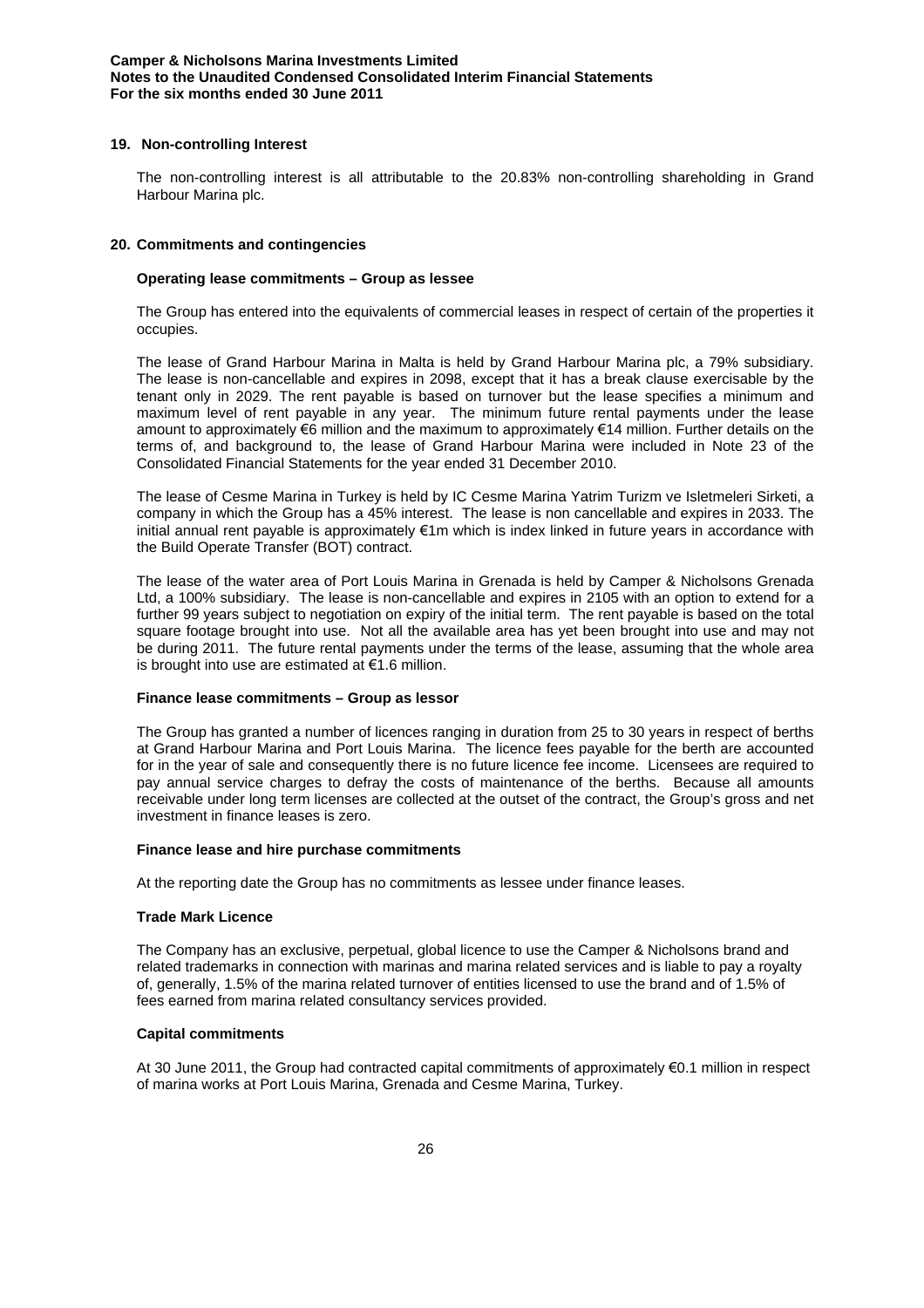### **20. Commitments and contingencies** (continued)

## **Contingent liabilities**

Neither the Parent Company nor the Group had any contingent liabilities at 30 June 2011 except as disclosed below.

### *Litigation and claims*

There were no changes in contingent liabilities as at 30 June 2011 when compared to those previously reported in the financial statements for the year ended 31 December 2010.

### *Guarantees*

The Parent Company has provided an unlimited guarantee in favour of the Bank of Nova Scotia in support of a loan facility provided to Camper & Nicholsons Grenada Limited.

The Parent Company currently acts as a guarantor and sponsor of IC Cesme's repayment obligations under the Term Facility and the Subordinated Loan to the extent of 45% of any non-payment. As part of the contractual arrangements for the sale of the Company's interest in IC Cesme to GHM, GHM has agreed to become guarantor in place of the Company but the legal formalities relating to this substitution had not been completed at 30 June 2011. GHM has indemnified the Company against any loss arising. The Group's potential liability at 30 June 2011 was €6,862,222 (December 2010: €6,130,985).

Grand Harbour Marina plc, a subsidiary, has provided guarantees in respect of 1 performance bond and 1 bid bond amounting in total to €134,941 (December 2010: €134,941).

Camper & Nicholsons Grenada Services Limited, a subsidiary, has provided an unlimited guarantee in favour of The Bank of Nova Scotia in support of a loan facility provided to Camper & Nicholsons Grenada Limited.

## **21. Related party transactions**

## **Loan from Maris Marine Holdings Limited**

As at 30 June 2011, the Company had a loan of €1,302,000 (2010: €1,502,000) from Maris Marine Holdings Limited, a company of which Nicholas Maris is the controlling shareholder. The key terms of this loan are shown in Note 16 to these financial statements.

## **Accounting services provided to Maris Marine Holdings Limited**

During the period, Maris Marine Holdings Limited has been charged £6,900 (2010: £6,900) for accounting services provided by employees of Camper & Nicholsons Marinas Limited. At the end of the period, £2,760 (2010: £1,351) was due to Camper & Nicholsons Marinas Limited and is included in debtors.

### **Marina database**

During the period, Camper & Nicholsons Marinas International Limited incurred costs of €26,453 (2010: €18,510) with Maris Technologies Limited, a subsidiary of Maris Marine Holdings Limited, for the development and use of a marina database. At the end of the period €4,409 (2010: €3,085) was owed to Maris Technologies Limited and is included in creditors.